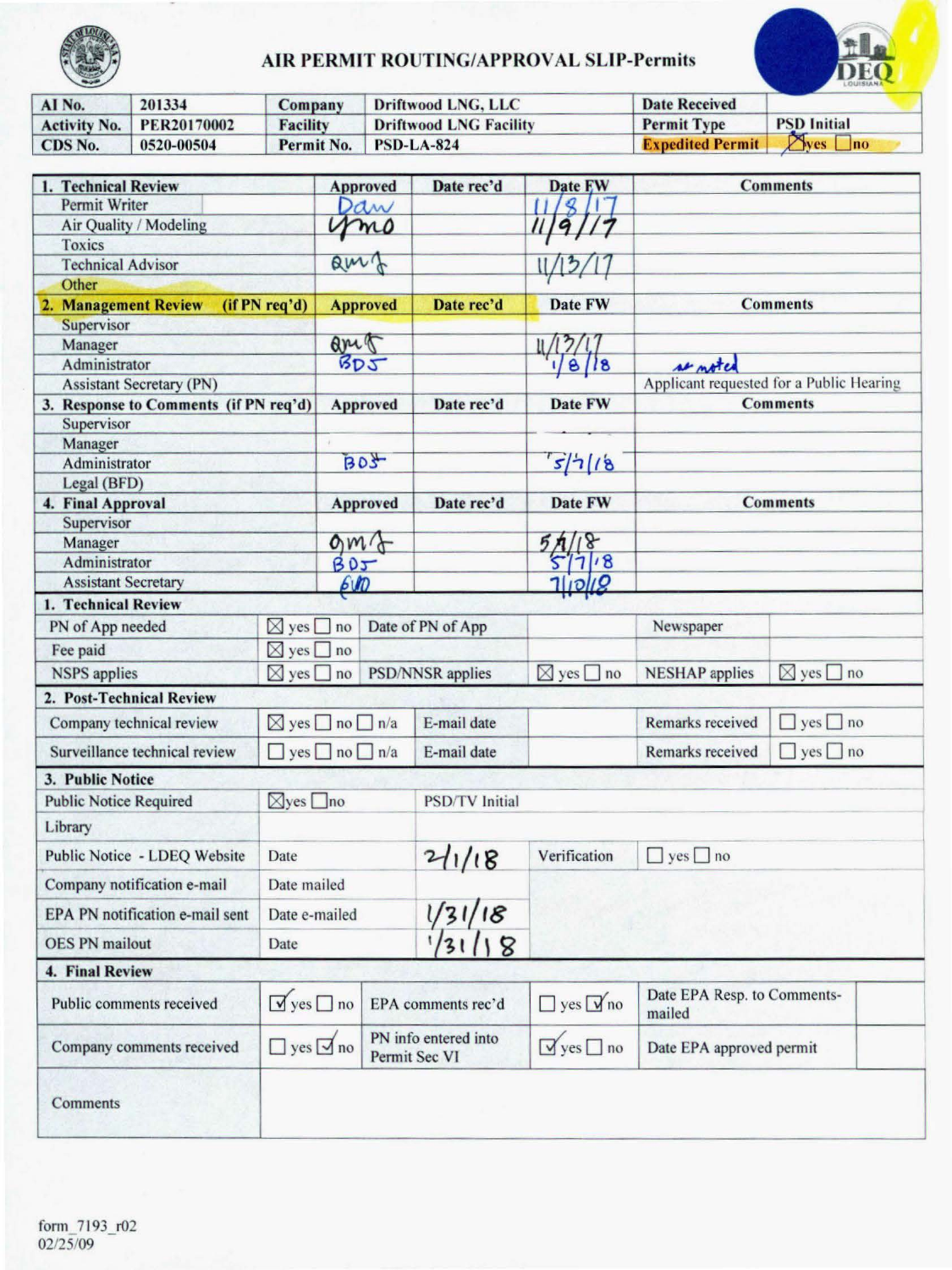JOHN BEL EDWARDS GOVERNOR



CHUCK CARR BROWN, PH.D. SECRETARY

# ~tate **of 1louisiana**  DEPARTMENT OF ENVIRONMENTAL QUALITY ENVIRONMENTAL SERVICES

Certified Mail No.: 7018 0360 0001 4874 6188

Agency Interest No. 201334 Activity No.: PER20170002

Ms. Cathy Rourke Driftwood LNG LLC 1201 Louisiana Street, Suite 3100 Houston, TX 77002

RE: Prevention of Significant Deterioration (PSD) permit, PSD-LA-824, Driftwood LNG Facility, Driftwood LNG LLC, Carlyss, Calcasieu Parish, Louisiana

Dear Ms. Rourke:

Enclosed is the PSD permit for the facility. Construction of the proposed project is not allowed until such time as the corresponding Part 70 operating permit is issued.

Please be advised that pursuant to provisions of the Environmental Quality Act and the Administrative Procedure Act, the Department may initiate review of a permit during its term. However, before it takes any action to modify, suspend or revoke a permit, the Department shall, in accordance with applicable statutes and regulations, notify the permittee by mail of the facts or operational conduct that warrant the intended action and provide the permittee with the opportunity to demonstrate compliance with all lawful requirements for the retention of the effective permit.

Should you have any questions concerning the permit, contact Dan Nguyen of the Air Permits Division at 225-219-3395.

Sincerely,

Elliott B. Vega

Assistant Secretary

 $\overline{a}$  Date

EBV:DCN c: US EPA Region 6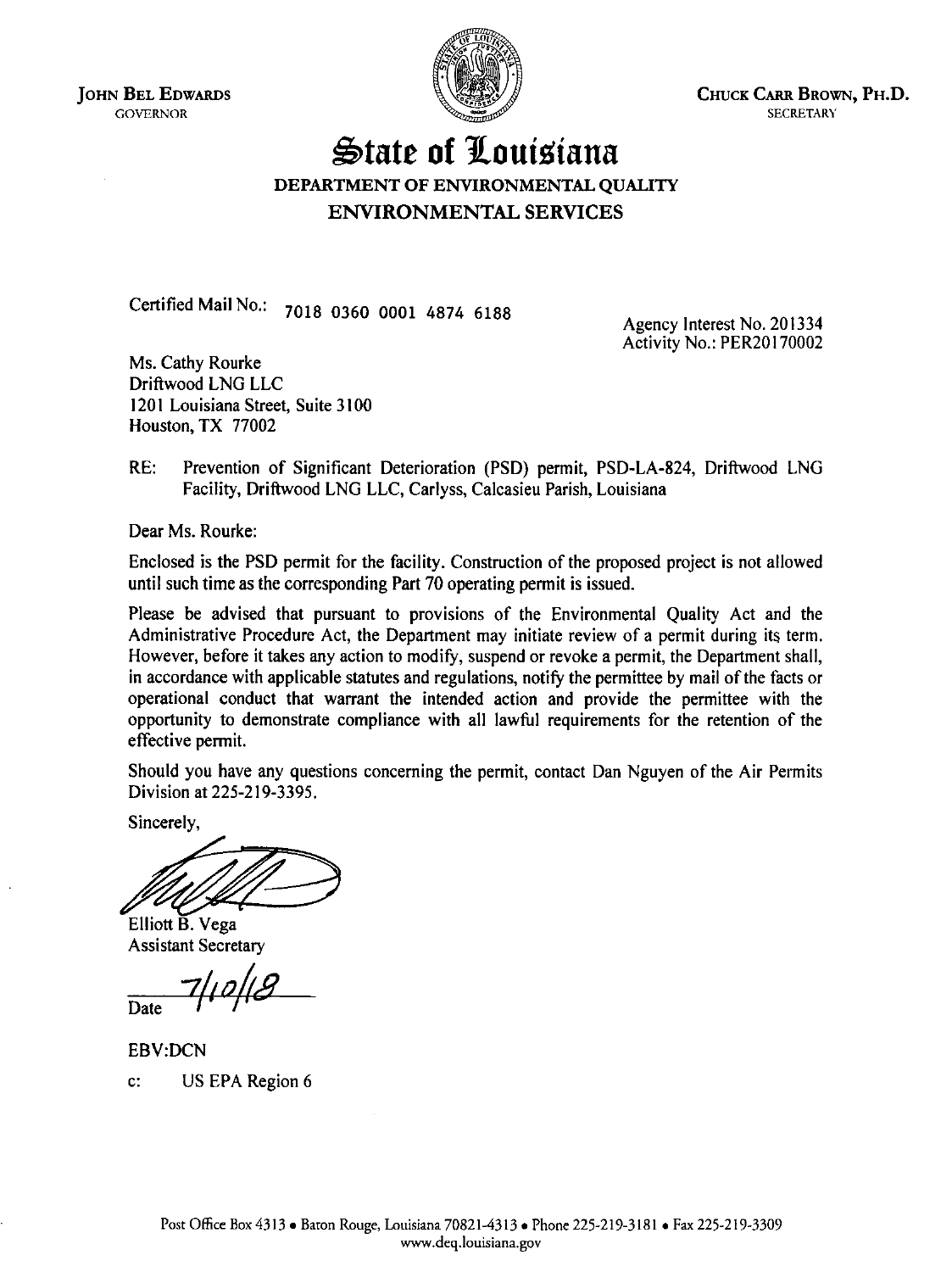# **PSD-LA-824 AI No. 201334**

# **AUTHORIZATION TO CONSTRUCT AND OPERATE A NEW FACILITY PURSUANT TO THE PREVENTION OF SIGNIFICANT DETERIORATION REGULATIONS IN LOUISIANA ENVIRONMENTAL REGULATORY CODE, LAC 33:III.509**

In accordance with the provisions of the Louisiana Environmental Regulatory Code, LAC 33:111.509,

Driftwood LNG LLC 1201 Louisiana Street, Suite 3100 Houston, TX 77002

is authorized to construct and operate of the Driftwood LNG Facility at

1170 Burton Shipyard Road Sulphur, Louisiana 70663

subject to. the emissions limitations, monitoring requirements and other conditions set forth hereinafter.

This permit and authorization to construct shall expire at midnight on  $\sqrt{\omega}$  **Noven har** *l*. 2020, unless physical on site construction has begun by such date, or binding agreements or contractual obligations to undertake a program of construction of the source are entered into by such date.

Signed this  $10^{th}$  day of  $\overline{3u}u$ , 2018.

Elliotte Vega

Assistant Secretary Office of Environmental Services Department of Environmental Quality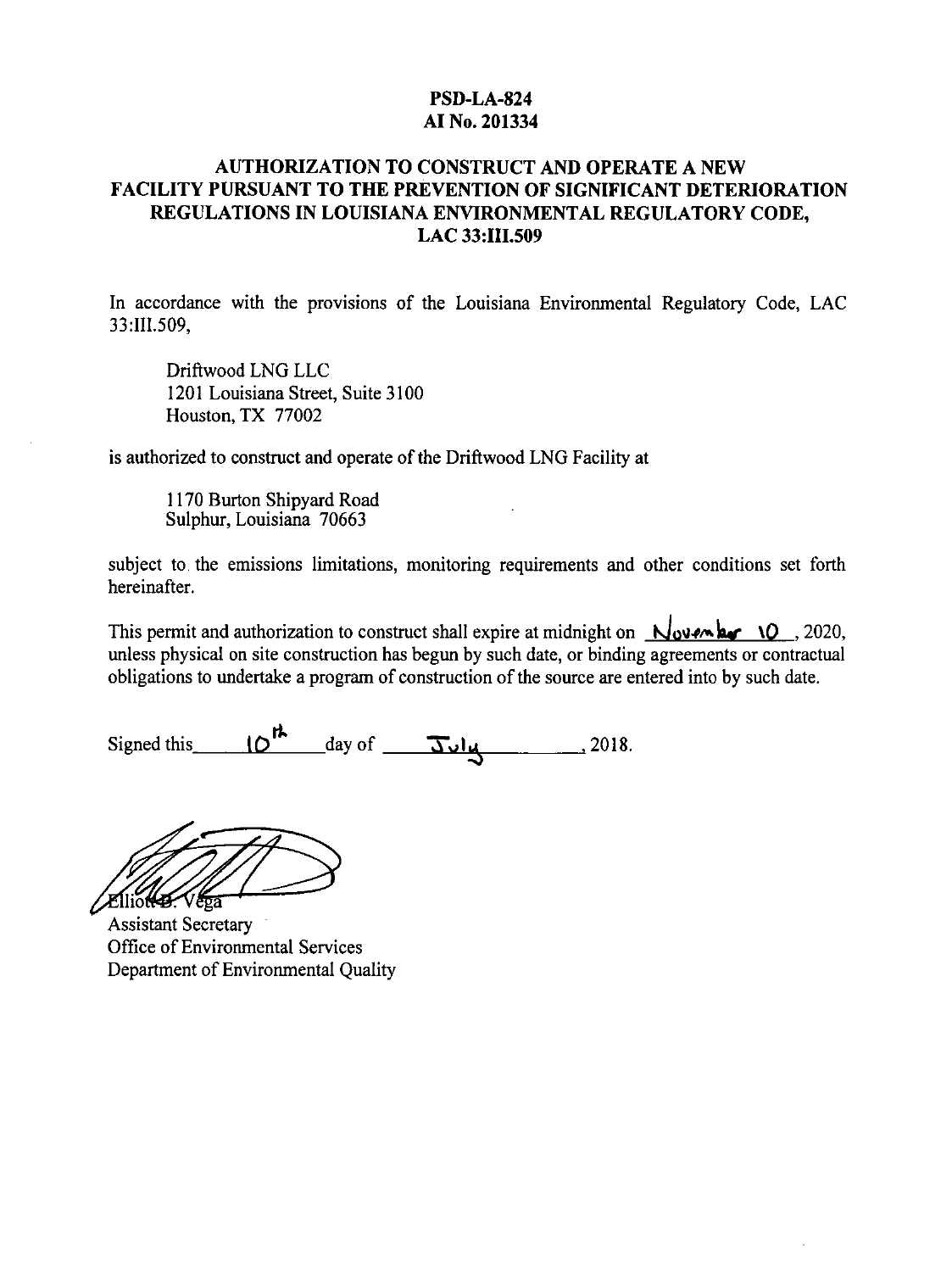### BRIEFING SHEET

# DRIFTWOOD LNG FACILITY AGENCY INTEREST NO. 201334 DRIFTWOOD LNG LLC CARLYSS, CALCASIEU PARISH, LOUISIANA PSD-LA-824

# PURPOSE

To obtain a PSD permit for the Driftwood LNG Facility.

### RECOMMENDATION

Approval of the proposed permit.

### REVIEWING AGENCY

Louisiana Department of Environmental Quality, Office of Environmental Services, Air Permits Division

### PROJECT DESCRIPTION

Driftwood LNG, LLC proposed to construct the Driftwood LNG Facility, which will consist of five (5) liquefaction units with a total nominal design capacity of 26 million metric tons of liquefied natural gas (LNG) per year. Emissions are from turbines, thermal oxidizers, flares, generator engines, pump engines, hot oil heaters, storage tanks, loadings, and fugitives. Emissions from the station in tons per year are as follows:

| Pollutant               | <b>Emissions</b> | <b>PSD De Minimis</b> | <b>PSD Review</b> |
|-------------------------|------------------|-----------------------|-------------------|
| $\rm PM_{10}/PM_{2.5} $ | 356.18           | 15/10                 | Yes               |
| $ SO_2 $                | 73.61            | 40                    | Yes               |
| NO <sub>x</sub>         | 1703.93          | 40                    | Yes               |
| <b>CO</b>               | 6039.11          | 100                   | Yes               |
| VOC                     | 555.57           | 40                    | Yes               |
| $ CO_2e $               | 9,513,442        | 75,000                | Yes               |

### TYPE OF REVIEW

 $PM_{10}/PM_{2.5}$ , SO<sub>2</sub>, NO<sub>X</sub>, CO, VOC, and greenhouse gas (GHG) emissions from the facility will be more than their respective PSD significance levels; therefore, PSD review is required for  $PM_{10}/PM_{2.5}$ ,  $SO_2$ ,  $NO_X$ ,  $CO$ ,  $VOC$ , and GHG emissions from the proposed facility.

### BEST AVAILABLE CONTROL TECHNOLOGY (BACT)

 $PM_{10}/PM_{2.5}$ , SO<sub>2</sub>, NO<sub>X</sub>, CO, VOC, and GHG emissions from Driftwood LNG Facility (turbines, thermal oxidizers, flares, generator engines, pump engines, heaters, storage tanks, loadings, and fugitives) are controlled by BACT. Selected BACT is detailed in Table III of the permit.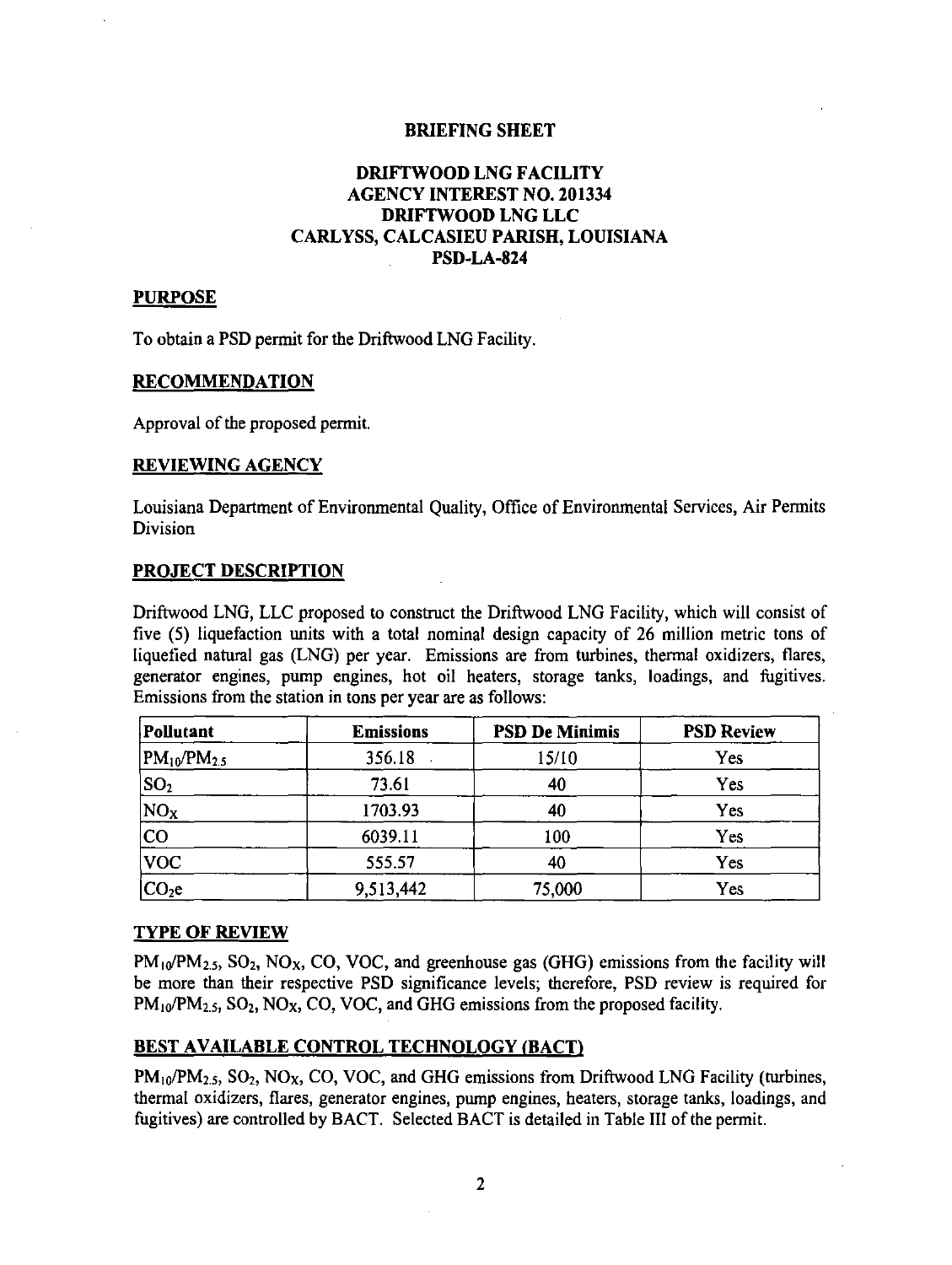### BRIEFING SHEET

# DRIFTWOOD LNG FACILITY AGENCY INTEREST NO. 201334 DRIFTWOOD LNG LLC CARLYSS, CALCASIEU PARISH, LOUISIANA PSD-LA-824

### AIR QUALITY IMPACT ANALYSIS

PSD regulations require an analysis of existing air quality for those pollutants emitted in significant amounts from a proposed facility.  $PM_{10}/PM_{2.5}$ ,  $SO_2$ ,  $NO_X$ ,  $CO$ , and  $VOC$  were the pollutants of interest for this facility. Dispersion modeling for  $PM_{10}$ ,  $PM_{2.5}$ ,  $SO_2$ ,  $NO_2$ , and CO emissions was performed. Refined modeling was required and was performed for  $PM_{2.5}$  (24. hour average),  $SO_2$  (1-hour average), and  $NO_2$  (1-hour and annual average) emissions. Emissions from the proposed facility are not expected to cause or significantly contribute to any exceedances. Allowable increment is preserved.

Driftwood LNG utilized the Relative Response Factor (RRF) approach to estimate impacts of emissions from the proposed facility on area ozone concentrations based on the photochemical modeling conducted in support of Sasol Chemicals (USA) LLC's Gas-to-Liquids (GIL) Project and Lake Charles Cracker Project (LCCP). The peak impacts of Driftwood LNG Facility's would be approximately 0.3 ppb. Based on the current monitored ozone concentration of 68 ppb at the Carlyss Monitoring Station for 2014-2016, the Driftwood LNG Facility is not expected to cause or contribute to any ozone NAAQS exceedances.

### ADDITIONAL IMPACTS

Soils, vegetation, and visibility will not be adversely impacted by the emissions from the proposed facility, nor will any Class I area be affected. The project will not result in any significant secondary growth effects.

### PROCESSING TIME

| <b>Application Dated:</b>      | March 27, 2017                                       |
|--------------------------------|------------------------------------------------------|
| Additional Information:        | July 25, September 29, October 17, December 11, 2017 |
| <b>Effective Completeness:</b> | October 30, 2017                                     |

### PUBLIC NOTICE

In accordance with LAC 33:IIl.509.Q.2.c, a notice requesting public comment and announcing a public hearing *on* the proposed permit was published on the department's website on February 1, 2018. On January 31, 2018, copies of the public notice were mailed to the individuals who have requested to be placed on the mailing list maintained by the Office of Environmental Services (OES). The proposed permit was submitted to EPA on January 31, 2018. A public hearing was held on March 8, 2018. Comments received during the comment period and at the public hearing were considered prior to the permit decision.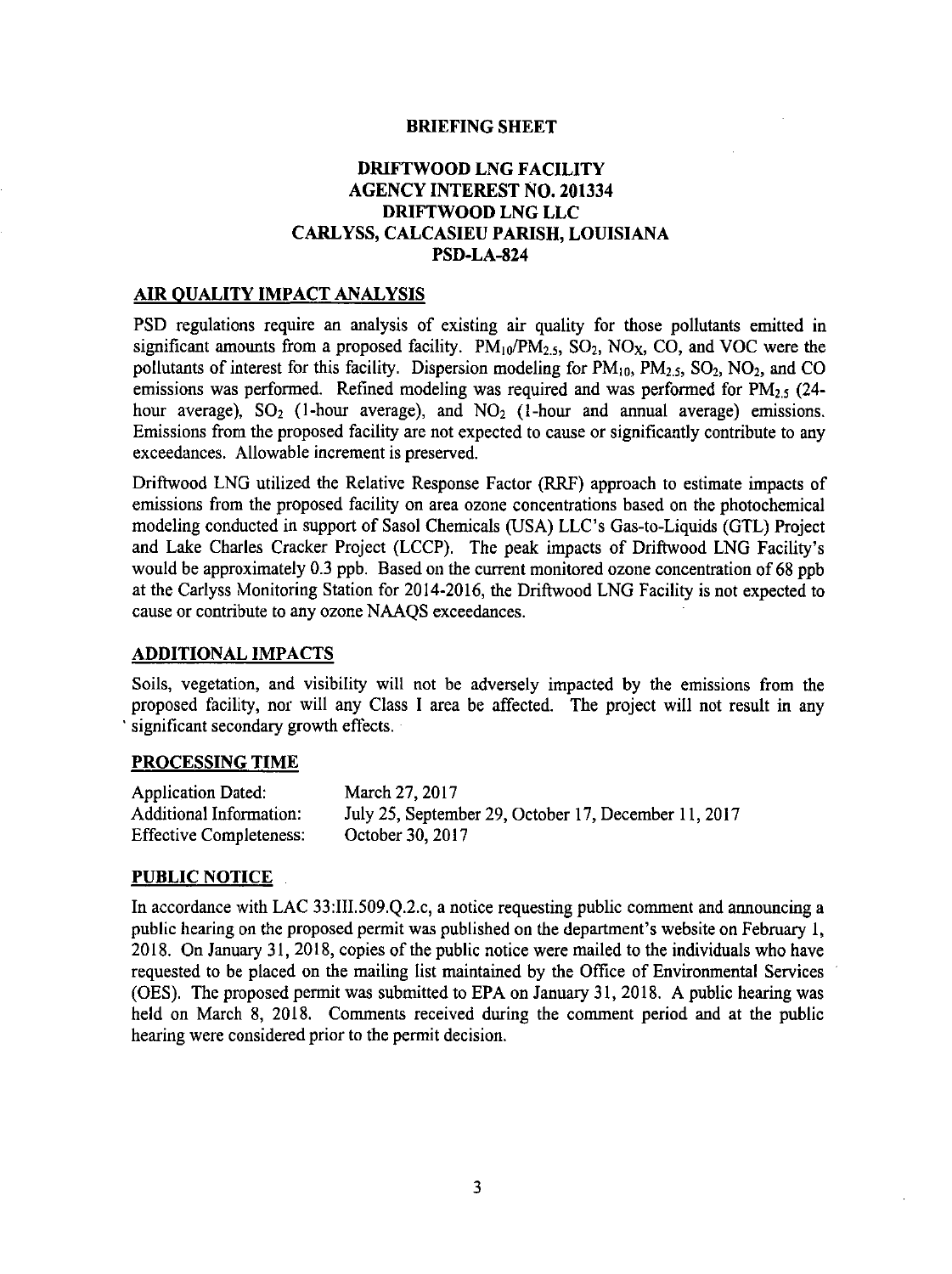# DRIFTWOOD LNG FACILITY · AGENCY INTEREST NO. 201334 DRIFTWOOD LNG LLC CARL YSS, CALCASIEU PARISH, LOUISIANA PSD-LA-824; OCTOBER 30, 2017

# I. APPLICANT

Driftwood LNG LLC 1201 Louisiana Street, Suite 3100 Houston, TX 77002

### II. LOCATION

Driftwood LNG Facility is located at 1170 Burton Shipyard Road, Sulphur, Calcasieu Parish, Louisiana 70663.

# III. PROJECT DESCRIPTION

Driftwood LNG, LLC proposed to construct the Driftwood LNG Facility, which will consist of five (5) liquefaction units with a total nominal design capacity of 26 million metric tons of liquefied natural gas (LNG) per year. Emissions are from turbines, thermal oxidizers, flares, generator engines, pump engines, hot oil heaters, storage tanks, loadings, and fugitives. Emissions from the station in tons per year are as follows:

| Pollutant            | <b>Emissions</b> | <b>PSD De Minimis</b> | <b>PSD Review</b> |
|----------------------|------------------|-----------------------|-------------------|
| $ PM_{10}/PM_{2.5} $ | 356.18           | 15/10                 | Yes               |
| $ SO_2 $             | 73.61            | 40                    | Yes               |
| $NO_X$               | 1703.93          | 40                    | Yes               |
| CO                   | 6039.11          | 100                   | Yes               |
| $ {\rm voc} $        | 555.57           | 40                    | Yes               |
| $ GHG(CO_2e) $       | 9,513,442        | 75,000                | Yes               |

 $PM_{10}/PM_{2.5}$ ,  $SO_2$ ,  $NO_X$ ,  $CO$ ,  $VOC$ , and greenhouse gas (GHG) emissions from the facility will be more than their respective PSD significance levels; therefore, PSD review is required for  $PM_{10}/PM_{2.5}$ ,  $SO_2$ ,  $NO_X$ ,  $CO$ ,  $VOC$ , and GHG emissions.

# IV. SOURCE IMPACT ANALYSIS

A proposed net increase in the emission rate  $PM_{10}/PM_{2.5}$ , NO<sub>x</sub>, CO, VOC, and greenhouse gas (GHG) above de minimis levels for new major stationary sources requires review under Prevention of Significant Deterioration regulations, LAC 33:III.509. PSD review entails the following analyses:

- A. A determination of the Best Available Control Technology (BACT);
- B. An analysis of the existing air quality and a determination of whether or not preconstruction or post-construction monitoring will be required;
- C. An analysis of the source's impact on total air quality to ensure compliance with the National Ambient Air Quality Standards (NAAQS);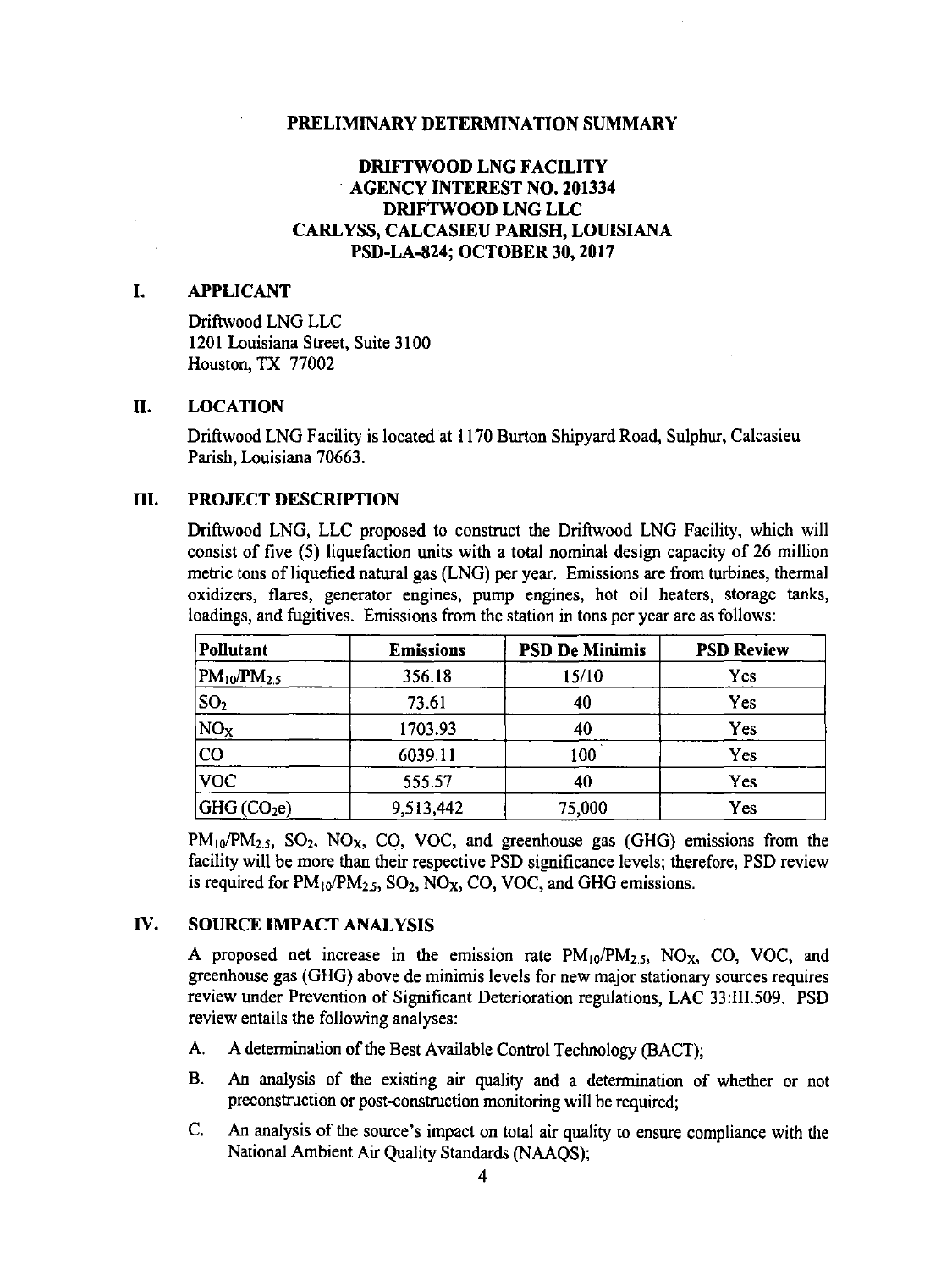# DRIFTWOOD LNG FACILITY AGENCY INTEREST NO. 201334 DRIFTWOOD LNG LLC CARLYSS, CALCASIEU PARISH, LOUISIANA PSD-LA-824; OCTOBER 30, 2017

- D. An analysis of the PSD increment consumption;
- E. An analysis of the source related growth impacts;
- F. An analysis of source related growth impacts on soils, vegetation, and visibility;
- G. A Class I Area impact analysis; and
- H. Toxic impacts

# A. BEST AVAILABLE CONTROL TECHNOLOGY

Under current PSD regulations, an analysis of "top down" BACT is required for the control of each regulated pollutant emitted from a new major source in excess of the specified significant emission rates. The top down approach to the BACT process involves determining the most stringent control technique available for a similar or identical source. If it can be shown that this level of control is infeasible based on technical, environmental, energy, and/or cost considerations, then it is rejected and the next most stringent level of control is determined and similarly evaluated. This process continues until a control level is arrived at which cannot be eliminated for any technical, environmental, or economic reason. A technically feasible control strategy is one that has been demonstrated to function efficiently on identical or similar processes.

Driftwood LNG LLC proposes to construct and operate the Driftwood LNG Facility near Carlyss, Calcasieu Parish.  $PM_{10}/PM_{2.5}$ , SO<sub>2</sub>, NO<sub>x</sub>, CO, VOC, and greenhouse gas (GHG) emissions from the facility will be more than the PSD significance levels and a PSD review, including a BACT analysis, is required for these pollutants.

# **BACT** for  $NO<sub>x</sub>$  emissions from Turbines

 $SCONOx^{TM}$  (also known as  $EMx^{TM}$ ) uses a coated catalyst to oxidize NOx and CO to  $NO<sub>2</sub>$  and  $CO<sub>2</sub>$ . NO<sub>2</sub> is adsorbed onto the catalyst and then periodically desorbed using a regenerative gas (natural gas). The catalyst is regularly washed.  $SCONOx^{TM}$  can reduce NOx emissions from 25 ppmv to 2.5 ppmv while CO control efficiency reaches 90%. However, the  $SCONOx^{TM}$  has maintenance issues and high capital and operating cost.

Selective catalytic reduction (SCR) is the technology upon which the great majority of flue gas treatment units are based. SCR units use ammonia  $(NH<sub>3</sub>)$  to selectively reduce  $NO<sub>x</sub>$  to nitrogen and water. The ammonia, usually diluted with air or steam, is injected through a grid system into the flue gas stream, upstream of a catalyst bed. On the catalyst surface, the ammonia reacts with  $NO<sub>X</sub>$  to form molecular nitrogen and water. In order to carry out the catalytic reduction process, the gas stream and the catalyst bed must generally be maintained between 450°F and 850°F, though special catalyst may be employed for higher temperature application. Depending on system design,  $NO<sub>x</sub>$ removal rates of 60 to 90% are achievable. SCR can be combined with Low NOx burners (LNB) and flue gas recirculation (FGR).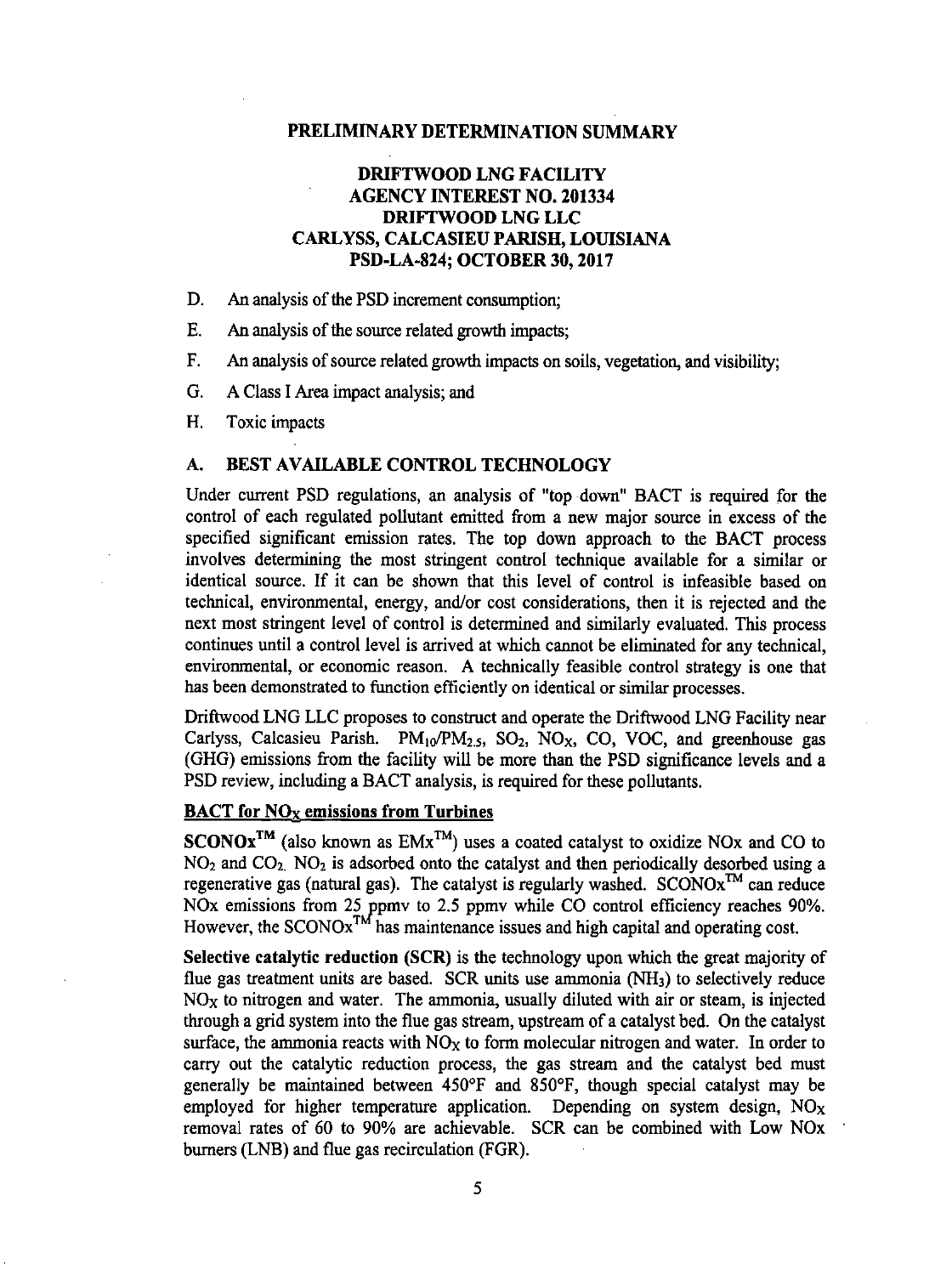# DRIFTWOOD LNG FACILITY AGENCY INTEREST NO. 201334 DRIFTWOOD LNG LLC CARLYSS, CALCASIEU PARISH, LOUISIANA PSD-LA-824; OCTOBER 30, 2017

SoLoNO<sub>x</sub>, Dry Low NO<sub>x</sub> (DLN), and Dry Low Emissions (DLE) Combustion Technology employ a variety of principles including lean premix, off-stoichiometric (or staged) combustion (OSC), and flue gas recirculation (FGR). The objective in the application is to minimize  $NO<sub>x</sub>$  formation while maintaining acceptable combustion of carbon and hydrogen in the fuel. The technology is usually combined with the FGR technique. The air/natural gas mixture fed to the combustion chambers is diluted with hot flue gas to reduce  $NO<sub>X</sub>$  emissions via lowering flame temperature and suppressing partial oxygen vapor pressure. Thirty percent of total flue gas can be recirculated to reduce  $NO<sub>x</sub>$  by as much as 75 percent. Continuous monitoring of oxygen in the flue gas provides necessary data for automatic combustion controls. FGR will reduce the equipment efficiency and additional energy is required to recirculate the flue gas.

Selective Non-Catalytic Reduction (SNCR) is a post-combustion technique that involves injecting ammonia or urea into the flue gas. A temperature of between 1,600 °F (870 °C) and 2,200 °F (1,205 °C) is required at the injection site for the process reaction to take place. The ammonia or urea reacts with  $NO<sub>X</sub>$  in the gas to produce nitrogen and water. Multiple injection locations may be required within several different zones of the turbine to respond to variations in the rurbine operating conditions.

Non-selective catalytic reduction (NSCR) is similar to SCR, yet operates with a different catalyst and under different process conditions. NSCR requires precise adjustments of process conditions such as oxygen content  $(0.2 - 0.7\% \text{ O2})$  and temperature (800 - 1,200 °F), and works best with certain windows of inlet concentrations for NO<sub>X</sub> (2,000 - 4,000 ppmv), CO (3,000 - 6,000 ppmv), and VOC  $(1,000 - 2,000$  ppmv). These operating windows are necessary because the catalyst was developed to react  $NO<sub>X</sub>$ , CO, and VOC with one another, reducing emissions of each.

Steam or water injection increases thermal mass in the combustion chamber by dilution, thus lowering the peak flame temperature in  $NO<sub>x</sub>$  forming regions. The reduction in flame temperature results in lower  $NO<sub>X</sub>$  formation (60%). Steam or water injection will increase the turbine output. However, CO and VOC emissions are also increased.

Good combustion practices include good equipment design, use of gaseous fuels (for good mixing), and proper combustion techniques such as optimizing the air-to-fuel ratio. While this control option is typically less efficient than other technologies, it has minimal environmental and energy impacts.

The turbines are designed to comply with the  $NO<sub>X</sub>$  emissions standards of 40 CFR 60 Subpart KKKK. Preventive control options (such as water/steam injection) are not feasible. SCONO<sub>X</sub> to lower NO<sub>X</sub> emissions is cost prohibitive. Flue gases from the turbines are out of the optimal temperature range of the SNCR while oxygen concentrations are out of the operating range of NSCR. SNCR and NSCR are technically infeasible. Driftwood proposes to control NOx emissions to no more than *5* ppmvd (at 15% O2) using DLN and SCR. This is determined as BACT for  $NO<sub>X</sub>$ .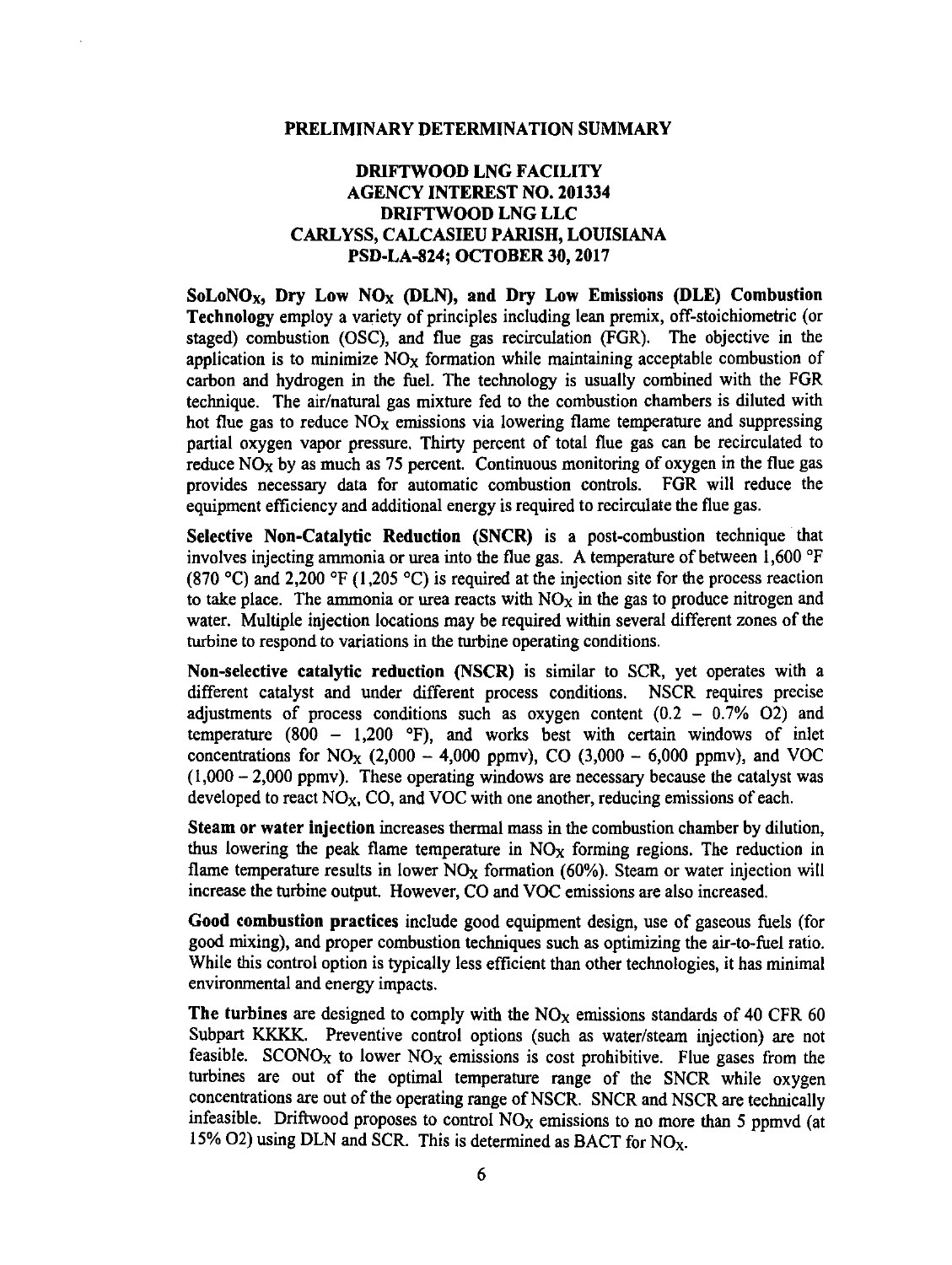# DRIFTWOOD LNG FACILITY AGENCY INTEREST NO. 201334 DRIFTWOOD LNG LLC CARLYSS, CALCASIEU PARISH, LOUISIANA PSD-LA-824; OCTOBER 30, 2017

# BACT for CO and VOC emissions from the turbines

Thermal oxidation is the first control option considered for CO and VOC emissions. Flue gases from combustion equipment could be routed through a thermal oxidizer where the gases will be heated to an operating range of  $1200 - 2000^{\circ}$ F. At this temperature range, CO and VOC will be burned to carbon dioxide and water. Raising exit gas to the appropriate temperatures will require a significant amount of energy and generate a large quantity of secondary emissions, including  $NO<sub>x</sub>$ .

Catalytic combustion of carbon monoxide is another control option. Flue gas can be burned in a catalyst bed at 600 - 800°F to convert CO and VOC to carbon dioxide and water. Additional energy is required to maintain flue gas at an appropriate temperature and send it through the catalyst bed. The catalyst bed, containing heavy metals, requires periodic replacement and recycling and/or disposal.

Good combustion practices include good equipment design, use of gaseous fuels (for good mixing), and proper combustion techniques such as optimizing the air to fuel ratio. While this control option is typically less efficient than other technologies, it has minimal environmental and energy impacts.

The thermal and catalytic oxidizers are technically feasible for CO and VOC control. However, the costs for the catalytic oxidation to reduce a ton/year of CO and VOC are \$3,540 and \$70,680, respectively. The oxidation option is considered not economically feasible. Good combustion practices to limit maximum CO emissions from the turbines to 25 ppmvd  $\omega$  15%  $O_2$  and VOC emissions to 0.0021 lb/MM BTU (HHV) are determined as BACT for CO and VOC.

### **BACT** for  $PM_{10}/PM_{25}$  emissions from the turbines

Control techniques for  $PM_{10}/PM_{2.5}$  emissions include cyclones, electrostatic precipitators (ESP), fabric filters, good combustion practices, and use of clean fuels.

Cyclones collect particulate laden gases and force them to spin in a vortex, resulting in a change in direction of the particles. The particles then drop out of the gas stream. Cyclones are generally used to reduce dust loading and collect large particles.  $PM_{10}$  and PM<sub>2.5</sub> emissions of very low concentrations from the turbines would not be effectively captured in a cyclone.

ESPs operate by electrically charging particles and then separating them from the gas stream with a collector of opposite charge. High voltage direct current discharge electrodes, typically wires, are suspended in the gas stream to impose a negative charge on the particles. The particles are driven to positive collecting electrodes (typically plates) located opposite the wires. Particles are removed from the collection plates by rapping devices that strike the collection and discharge electrodes. The dust falls into hoppers and is conveyed to a disposal system. ESPs are usually used to capture coarse particles at high concentrations. Small particles at low concentrations are not effectively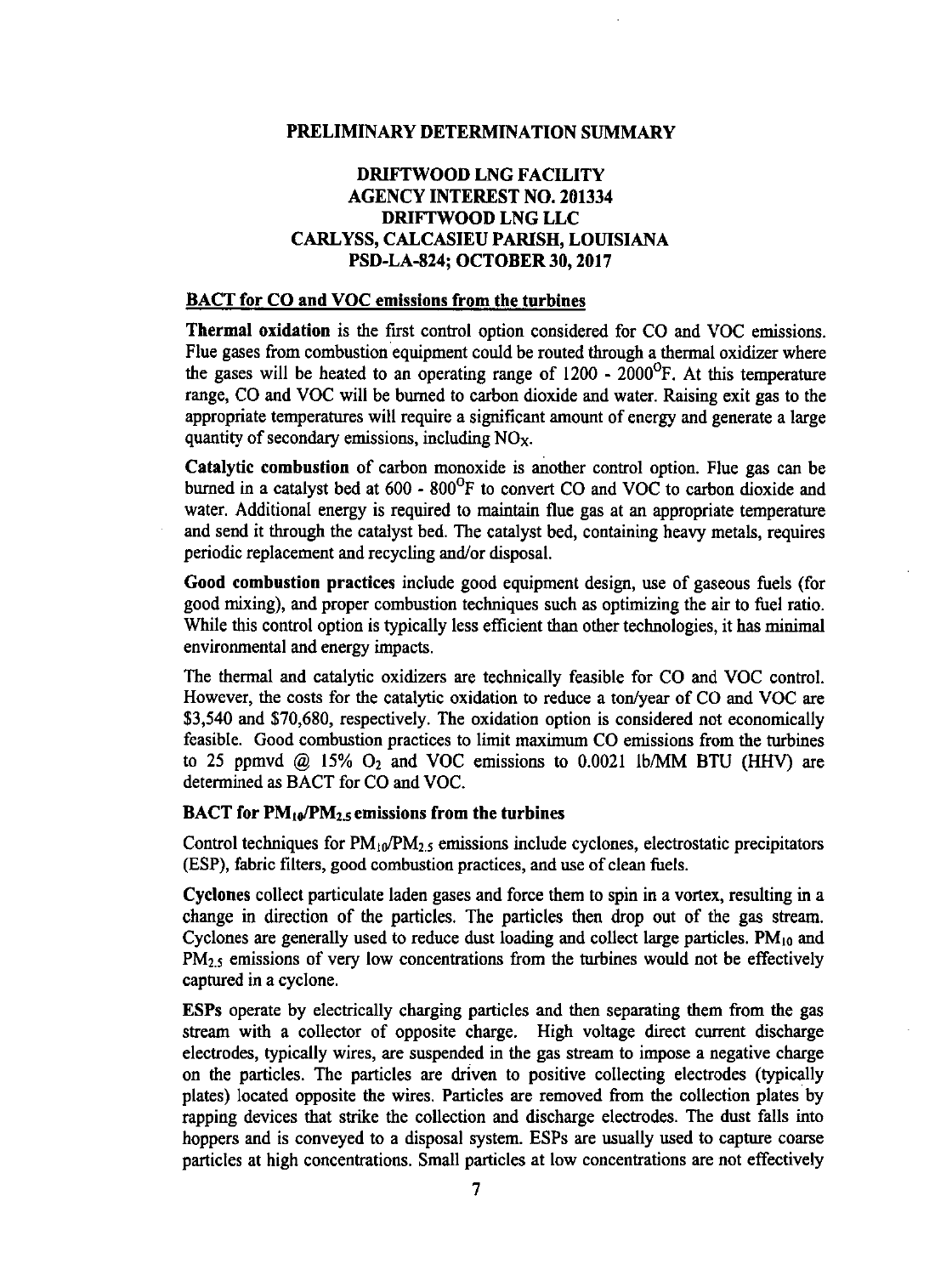# DRIFTWOOD LNG FACILITY AGENCY INTEREST NO. 201334 DRIFTWOOD LNG LLC CARLYSS, CALCASIEU PARISH, LOUISIANA PSD-LA-824; OCTOBER 30, 2017

collected by an ESP. Capital and operating costs of an ESP are usually high.

In the fabric filter or baghouse, particle laden gas passes through the filter bags, retaining particles on the filters. The filters are periodically cleaned via shaking, reverse air flow, or pulse jet cleaning. During cleaning, particles are deposited in a hopper for subsequent disposal. Fabric filters are used for medium and low gas flow streams with high particulate concentrations.

Turbines flue gas flow rates are very high (490,277  $\text{ft}^3/\text{min}$ ), and particulate loading in flue gas from the gaseous fuel fired turbines are low. At this low loading rate, add-on controls, such as cyclones, ESPs, scrubbers, or fabric filters, are not practical or not feasible. The remaining options are good combustion practices and use of low sulfur facility fuel gas to promote complete combustion. Using low sulfur facility fuel gas as fuel in combination with good combustion practices to limit maximum  $PM_{10}/PM_{2.5}$ emissions from the turbines to 0.0066 lb/MM BTU are determined BACT for  $PM_{10}/PM_{2.5}$ emissions from the turbines.

### $BACT$  for  $SO<sub>2</sub>$  emissions from the turbines

Combustion devices, including the turbines, will be fueled by pipeline quality natural gas and/or low sulfur facility fuel gas with maximum sulfur content of 8 ppmvd. Both  $SO_2$ mass emissions and concentrations will be so low that any add-on control would be impractical. Good combustion practices and use of low sulfur facility fuel gas are BACT for SO<sub>2</sub>.

# BACT for  $PM_{10}/PM_{2.5}$ ,  $SO_2$ ,  $NO_X$ ,  $CO$ , and  $VOC$  emissions from IC engines

The proposed diesel-fired engines are to drive stormwater pumps, frrewater pumps, and emergency generators. The engines are required to comply with standards of 40 CFR 60 (New Source Performance Standards) Subpart III!. Because 1) the engines will be subject to the NSPS standards; 2) each engine will operate only for testing, maintenance, to pump stormwater, or in emergency situations; and 3) emissions from each engine will be low, add-on control will not be practical. Compliance with standards of 40 CFR 60 Subpart IIII is determined as BACT for  $PM_{10}/PM_{2.5}$ , SO<sub>2</sub>, NO<sub>X</sub>, CO, and VOC emissions.

# BACT for emissions from acid gas thermal oxidizers

Driftwood LNG proposes to install five thermal oxidizers to control VOC and hydrogen sulfide in the acid gas vent streams which are generated by the amine units. For NOx, flue gas temperature is out of the range of SCR, SNCR, NSCR and SCONO $x^{TM}$ . The next options are LNB and then good combustion practices. LNB in combination with good combustion practices are determined as BACT for NOx.

The thermal oxidizers (themselves) are considered BACT for VOC from the acid gas vents. Installing an add-on control device to further control CO emissions, such as thermal oxidizer or a catalytic oxidizer, is not practical. Good combustion practices in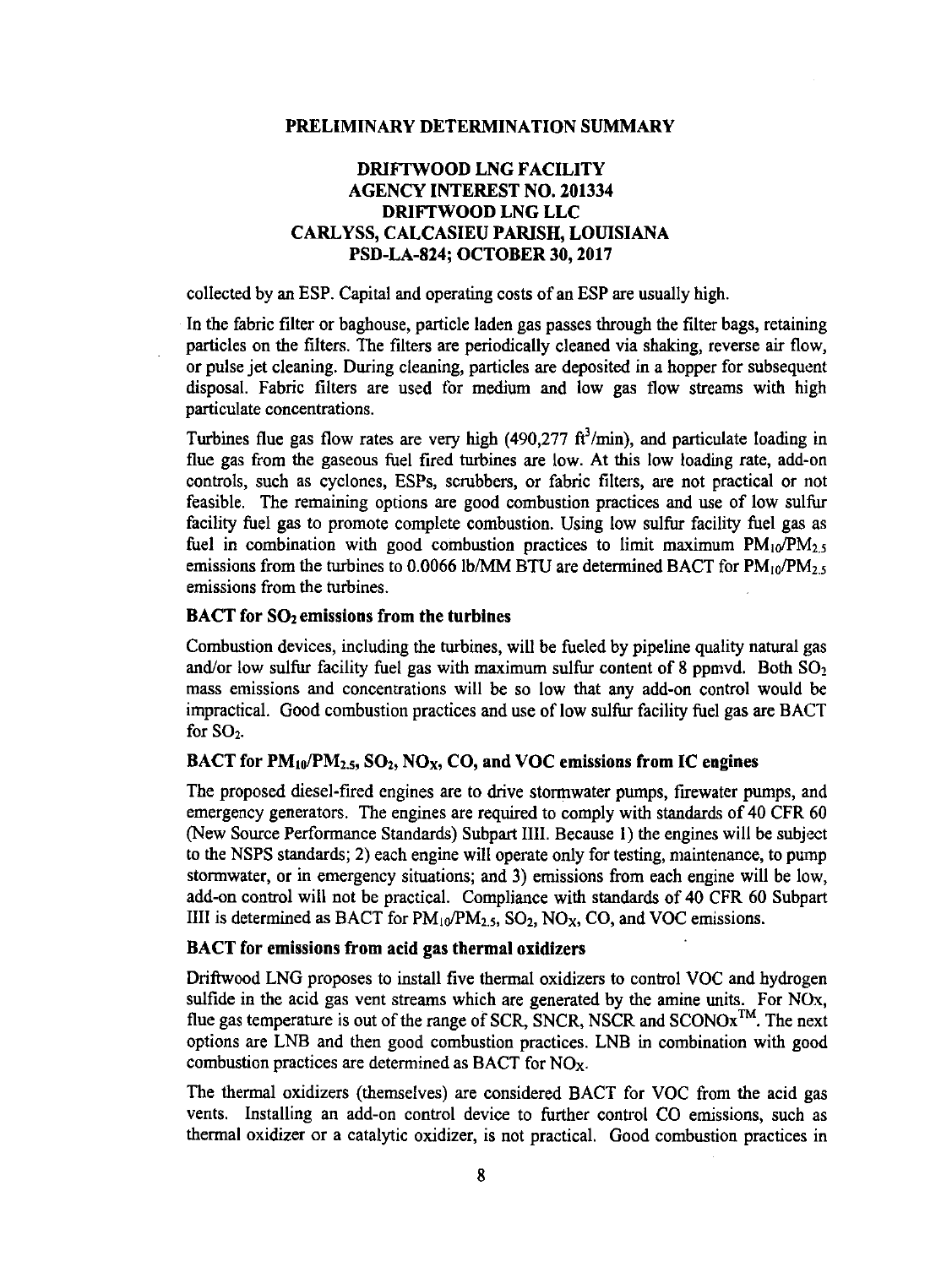# DRIFTWOOD LNG FACILITY AGENCY INTEREST NO. 201334 DRIFTWOOD LNG LLC CARL YSS, CALCASIEU PARISH, LOUISIANA PSD-LA-824; OCTOBER 30, 2017

combination with low sulfur facility fuel gas are determined as BACT for  $PM_{10}/PM_{2.5}$ and VOC emissions from the thermal oxidizers. Good combustion practices are BACT for CO, and use of a triazine-based  $H_2S$  scavenger system is BACT for SO<sub>2</sub> emissions.

### BACT for  $PM_{10}/PM_{2.5}$ ,  $SO_2$ ,  $NO_X$ ,  $CO$ , and  $VOC$  emissions from the hot oil heaters

The hot oil heaters are designed to operate during the commissioning/startup of the liquefaction trains. Each heater is permitted to operate no more than 336 hour per year. Accordingly, annual emissions from the hot oil heaters are very low (<1.0 tons/year/heater). Any add-on control options are therefore deemed infeasible. The heaters are designed with ultra low NOx burners (ULNB). ULNB in combination with good combustion practices are BACT for  $NO<sub>X</sub>$ . Good combustion practices in combination with the use of low sulfur facility fuel gas as fuel are BACT for  $PM_{10}/PM_{2.5}$ , S02, and VOC emissions. Good combustion practices are BACT for CO.

# BACT for  $PM_{10}/PM_{2.5}$ ,  $SO_2$ ,  $NO_X$ ,  $CO$ , and  $VOC$  emissions from the flares

The proposed facility will have nine (9) flares to control emissions from normal operations, startup, shutdown, maintenance, and emergency situations. Due to the low VOC concentrations in vent streams and the open-flame combustion, any add-on controls are not practical. To ensure complete combustion of the flare gas, a flame (fueled by low sulfur facility fuel gas) will be maintained at each flare tip when the vent gas is routed to the flare. This practice will minimize emissions of  $PM_{10}/PM_{2.5}$ ,  $SO_2$ ,  $CO$ , and VOC. Good equipment design, good/best operational practices, maintaining the presence of a flame at the flare tip when the vent gas is routed to the flare, and use of low sulfur facility fuel gas as fuel for the flare tip are determined as BACT for  $PM_{10}/PM_{2.5}$ , NO<sub>X</sub>, SO2, CO, and VOC emissions from the flares.

# BACT for VOC emissions from storage tanks

Because emissions from the amine tanks, lube oil tank, and diesel tanks are small  $\ll =$ 0.01 tons/year), floating roofs and add-on control are not practical. Submerged fill pipes in combination with fixed roofs and good work practices are determined as BACT for VOC. The Process Wastewater Tank and Waste Oil/Amine Tank will be equipped with internal floating roofs (IFR), while emissions from the Condensate Tank and Spent Scavenger Tank will be routed through a closed vent system to the Condensate Vapor Thermal Oxidizer. These control selections are BACT for VOC emissions from these tanks.

# BACT for VOC emissions from condensate loading

Potential control technologies for VOC emissions from the loading operation include vapor recovery, combustion, carbon adsorption, vapor-balanced loading, submerged loading, and good operating practices. Driftwood LNG proposes to use a thermal oxidizer (Condensate Vapor Thermal Oxidizer) to control VOC emissions from condensate loading. This is BACT for VOC emissions from condensate loading.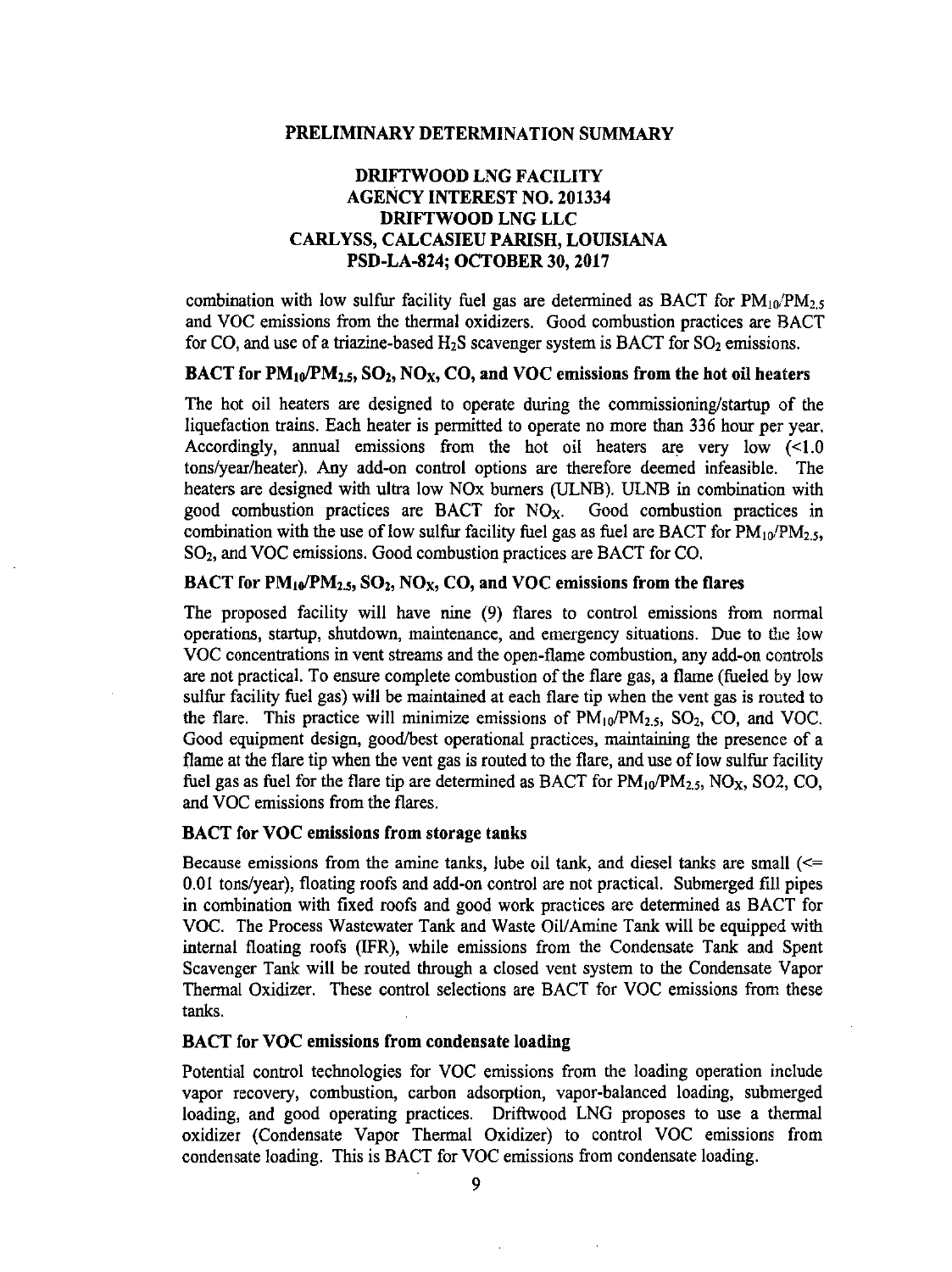# DRIFTWOOD LNG FACILITY AGENCY INTEREST NO. 201334 DRIFTWOOD LNG LLC CARLYSS, CALCASIEU PARISH, LOUISIANA PSD-LA-824; OCTOBER30, 2017

# BACT for VOC emissions from fugitives

Rotary pumps and compressors handling stream containing VOC with a true vapor pressure of 1.5 psia or greater at handling conditions are required to be equipped with mechanical seals or other equivalent equipment (LAC 33:111.2111). All equipment leak components in organic liquids service as described in 40 CFR 63.2338(b)(3) will comply with applicable requirements of 40 CFR 63 Subpart TT, or UU, or H. Driftwood LNG will also conduct good work practices to minimize VOC emissions. These practices are determined as BACT for VOC emissions from fugitives.

### BACT for greenhouse gases (GHG) emissions

Controlling of GHG emissions includes preventing GHG formation or emissions, such as monitoring piping components as well as I) carbon capture and storage (CCS), 2) use of natural gas as fuel, 3) energy efficient measures, and 4) good combustion practices.

CCS is composed of three main components:  $CO<sub>2</sub>$  capture and/or compression, transport, and storage.  $CO<sub>2</sub>$  could theoretically be captured by scrubbing the exhaust stream with solvents (e.g., amines, ammonia). However, separating CO, emissions from the flue gas streams at the Driftwood LNG Facility would be challenging for the following reasons:

- a high volume of gas must be treated because the  $CO<sub>2</sub>$  is dilute (< 10%);
- trace impurities (particulate matter, sulfur oxides, nitrogen oxides, etc.) can degrade the  $CO<sub>2</sub>$  capture materials; and
- compressing captured CO<sub>2</sub> from near atmospheric pressure to pipeline pressure (about 2000 lbs/in<sup>2</sup> absolute) requires a large auxiliary power load.

Nevertheless, LDEQ generally assumes CCS to be technically feasible, though numerous technical and legal barriers hindering the widespread, cost-effective deployment of this technology have been well documented.

Based on the actual capital cost of the WA Parish Generating Station in Texas (Petra Nova Project) and Boundary Dam Power Station in Canada (Boundary Dam Carbon Capture Project), Driftwood LNG estimates the capital cost of capture and storage of approximately 7.9 million tons of  $CO<sub>2</sub>$  emissions from the Driftwood LNG Facility would be \$3 billion, and that the annualized cost of the system would therefore be around \$540 million. The project would require a compression capacity of about 120,000 horsepower which would generate approximately 1.1 million tons of  $CO<sub>2</sub>$  per year. Based on the aforementioned costs, the CCS is determined to be economically infeasible.

The remaining control options are the use of natural gas and/or facility fuel gas as fuel (low carbon fuels), energy efficiency measures, and good combustion practices. Using natural gas and/or facility fuel gas as fuel, energy efficiency measures, and good combustion practices are determined as BACT for GHG emissions from the facility.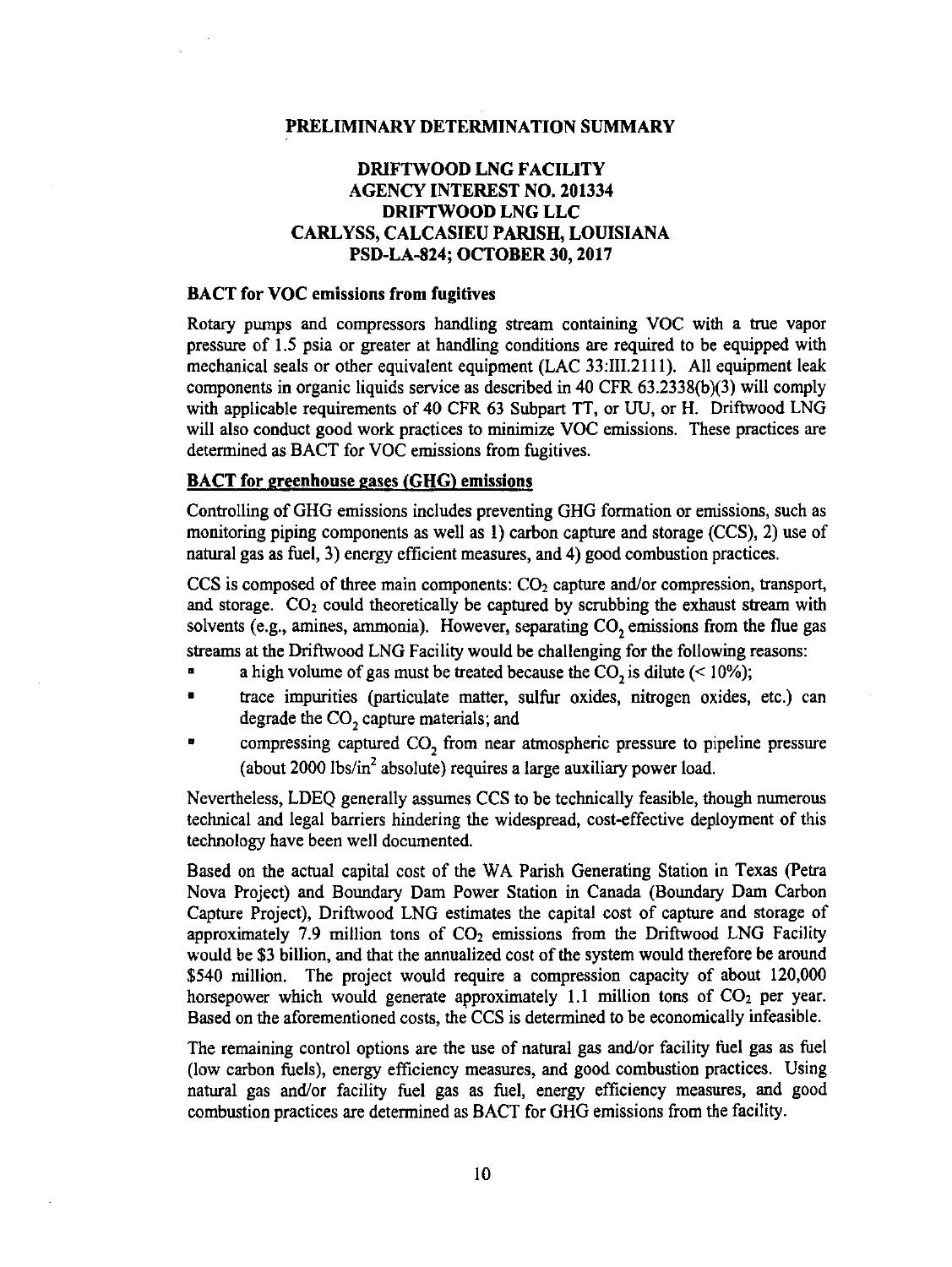# DRIFTWOOD LNG FACILITY AGENCY INTEREST NO. 201334 DRIFTWOOD LNG LLC CARLYSS, CALCASIEU PARISH, LOUISIANA PSD-LA-824; OCTOBER 30, 2017

# B. ANALYSIS OF AMBIENT AIR OUALITY

Prevention of Significant Deterioration (PSD) regulations require an analysis of ambient air quality for those pollutants emitted in significant amounts from a proposed facility.  $PM_{10}/PM_{2.5}$ ,  $SO_2$ ,  $NO_X$ ,  $CO$ , and  $VOC$  were the pollutants of interest for this facility. Screen dispersion modeling indicated that emissions of  $PM_{10}$ ,  $PM_{2.5}$  (annual average), CO, and  $SO<sub>2</sub>$  (3-hour, 24-hour, and annual average) will not exceed the monitoring significance or significant impact levels (SIL). Preconstruction monitoring, refined modeling, and increment modeling are not required for these pollutants. Refined modeling is required for  $PM_{2.5}$  (24-hour average), SO<sub>2</sub> (1-hour average), and NO<sub>2</sub> (1-hour and annual average) emissions.

The proposed Driftwood LNG Facility will increase both NOx and VOC emissions of more than 100 tons/year. An ambient air quality analysis and preconstruction monitoring are required for ozone. To fulfill the preconstruction monitoring requirements for ozone, Driftwood LNG utilized ozone data obtained from the nearby LDEQ --operated Carlyss Monitoring Station (Monitoring Site No. 220190002).

Driftwood LNG utilized the Relative Response Factor (RRF) approach to estimate impacts of emissions from the proposed facility on area ozone concentrations. The analysis was based on the photochemical grid modeling analysis performed by Alpine Geophysics, LLC (Alpine) for Sasol Chemicals (USA) LLC's Gas-to-Liquids (GTL) Project and Lake Charles Cracker Project (LCCP).<sup>1</sup>

Total NOx and VOC emissions from the proposed LCCP and GTL Projects are 4881 tons/year. According to the Alpine's analysis, at this emission level, the peak impact of Sasol's projects on ozone concentrations at the Carlyss Monitoring Station would be 0.3 ppb and, in unmonitored area, 0.6 ppb. The proposed Driftwood LNG Facility will emit a total of 2260 tons per year ofNOx and VOC emissions, which is approximately 46% of the Sasol projects' emissions. Therefore, it can be conservatively assumed that the Driftwood LNG Facility's peak impacts would be approximately 0.3 ppb.

Based on the current monitored ozone concentration of 68 ppb at the Carlyss Monitoring Station for 2014-2016, the Driftwood LNG Facility is not expected to cause or contribute to any ozone NAAQS exceedances.

### C. NATIONAL AMBIENT AIR QUALITY STANDARDS (NAAQS) ANALYSIS

Refined modeling was performed for  $PM_{2.5}$  (24-hour average), SO<sub>2</sub> (1-hour average), and  $NO<sub>2</sub>$  (1-hour and annual average) emissions. Emissions from the proposed facility are not expected to cause or significantly contribute to any exceedances.

<sup>1</sup> McNally, D. and Loomis, C. Alpine Geophysics, LLC, "Ozone and PM,\_, Impact of the Proposed Sasol Lake Charles Gas-to Liquids and Lake Charles Cracker Projects," Nov. 15, 2013.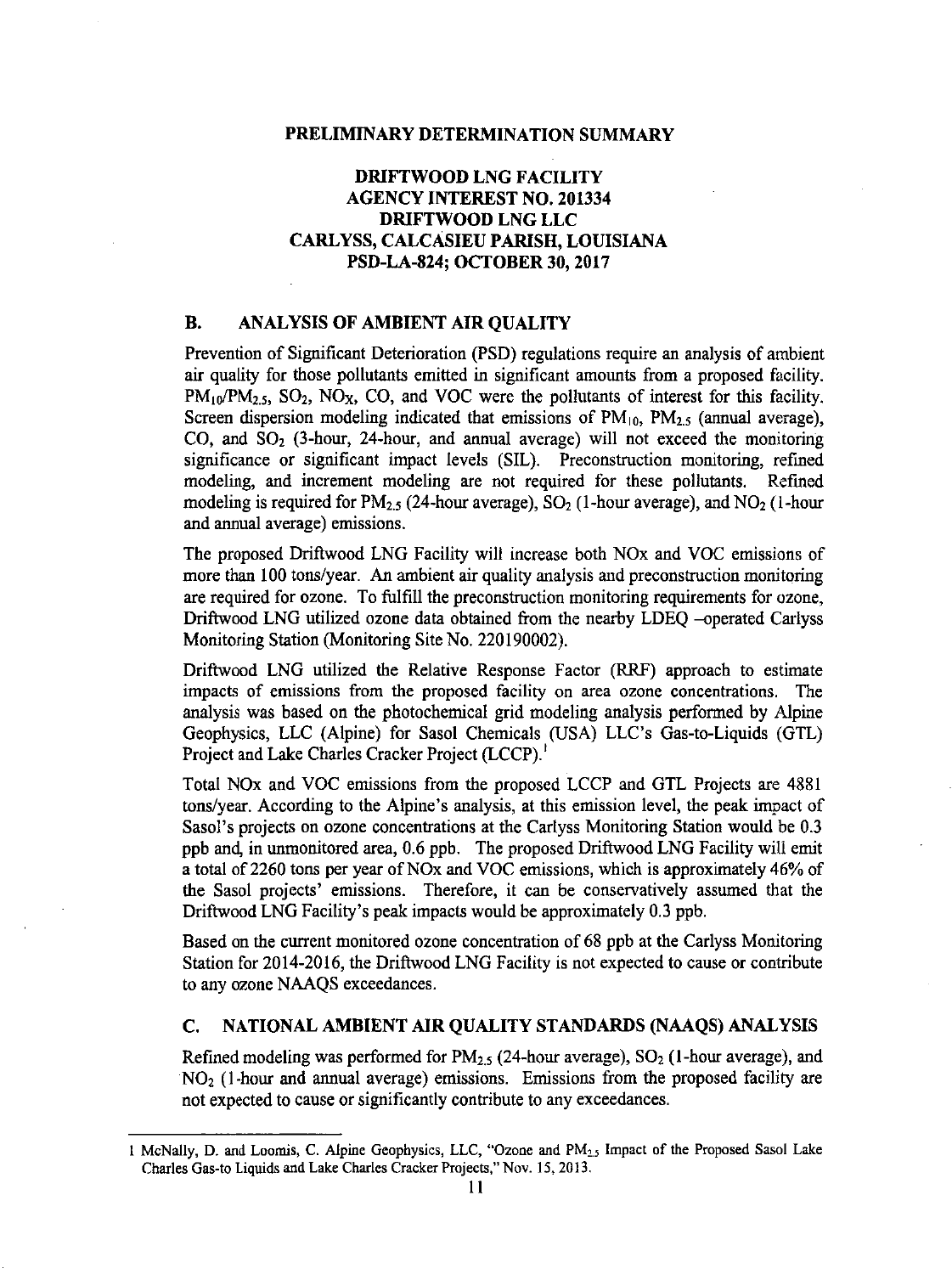# **DRIFTWOOD LNG FACILITY AGENCY INTEREST NO. 201334 DRIFTWOOD LNG LLC CARLYSS, CALCASIEU PARISH, LOUISIANA PSD-LA-824; OCTOBER JO, 2017**

### **D. PSD INCREMENT ANALYSIS**

Increment analysis was performed for  $PM_{2.5}$  (24-hour average) and  $NO_2$  (annual average) emissions. Increment consumption will not exceed the allowable increment.

### **E. SOURCE RELATED GROWTH IMPACTS**

Secondary growth effects are minimal. The proposed facility will create 350 permanent jobs and approximately 5400 construction jobs.

# **F. SOILS, VEGETATION, AND VISIBILITY IMPACTS**

Soils, vegetation, and visibility will not be adversely impacted by air emissions from the proposed facility.

# **G. CLASSIAREAIMPACTS**

Breton National Wildlife Area, the nearest Class I area, is approximately 400 kilometers from the site. The calculated Q/d value (5.3) is less than 10; therefore, according to the Federal Land Manager's guidance, the complex has "screened out" of further review.

### **H. TOXIC IMPACT**

The selection of control technology based on the BACT analysis included consideration of control of toxic emissions.

### **V. CONCLUSION**

The Louisiana Department of Environmental Quality, Office of Environmental Services, has made a preliminary determination to approve the PSD permit (PSD-LA-824) for the Driftwood LNG Facility near Carlyss, Calcasieu Parish, Louisiana, subject to the attached conditions. In the event of a discrepancy in the provisions found in the application and those in this Preliminary Determination Summary, the Preliminary Determination Summary shall prevail.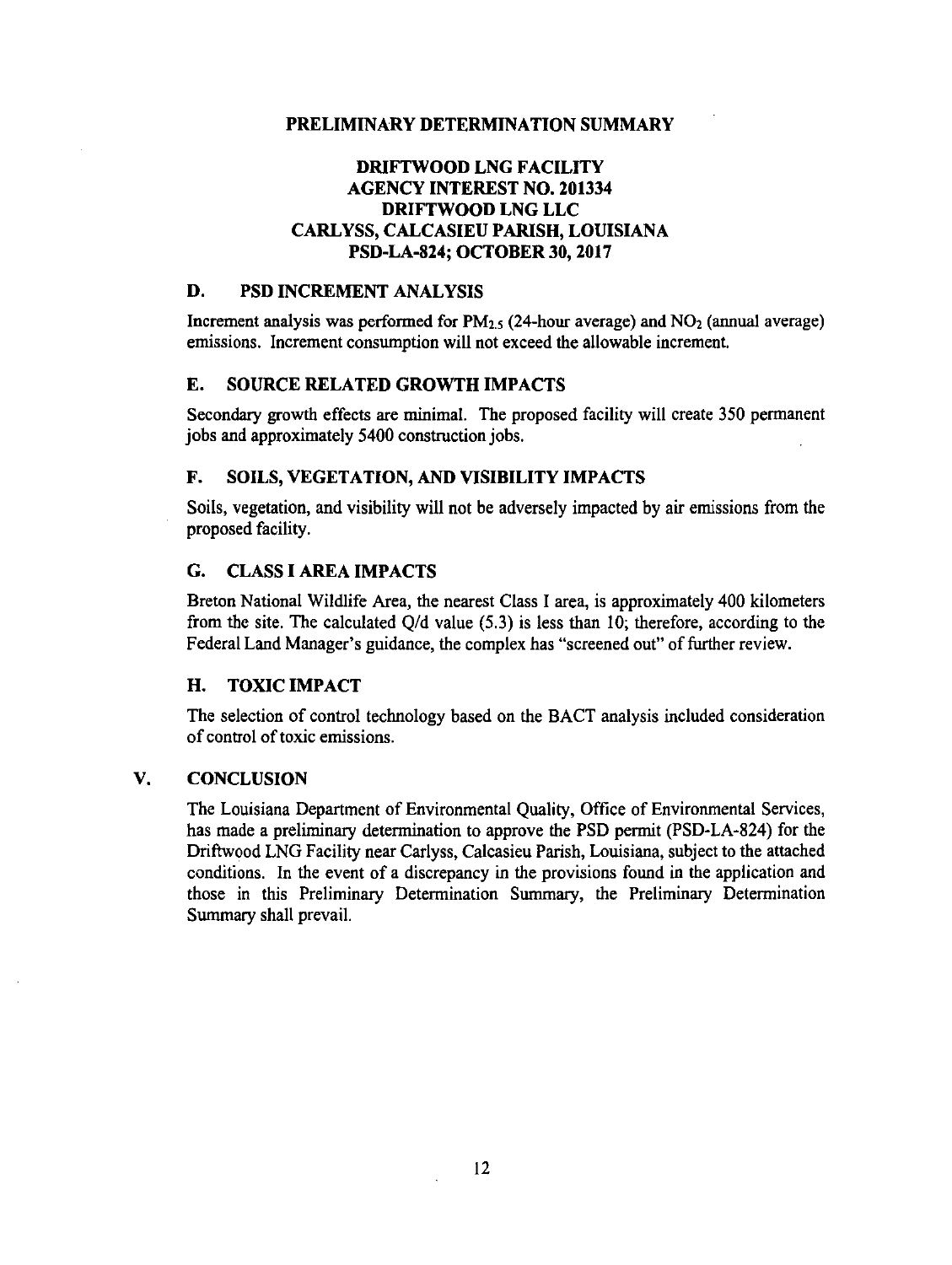### SPECIFIC CONDITIONS

# DRIFI'WOOD LNG FACILITY AGENCY INTEREST NO. 201334 DRIFI'WOOD LNG LLC CARL YSS, CALCASIEU PARISH, LOUISIANA PSD-LA-824

- I. The permittee is authorized to operate in conformity with the specifications submitted to the Louisiana Department of Environmental Quality (LDEQ) as analyzed in LDEQ's document entitled "Preliminary Determination Summary" dated October 30, 2017 and subject to the selected BACT listed in Table III, emissions limitations in Table IV, and the following condition. Specifications submitted are contained in the application dated March 27, 2017 as well as additional information dated July 27, 2017, September 29, 2017, and October 17, 2017.
- 2. Both dry gas ground flares (EQT0027 and EQT0028) can only be operated simultaneously 1) during commissioning or 2) if the total gas volume simultaneously flared through both dry gas ground flares doesn't exceed the maximum gas volume from one dry gas ground flare alone.
- 3. Both wet gas ground flares (EQT0029 and EQT0030) can only be operated simultaneously 1) during commissioning or 2) if the total gas volume simultaneously flared through both wet gas ground flares doesn't exceed the maximum gas volume from one wet gas ground flare alone.
- 4. Permittee shall comply with the Louisiana General Conditions as set forth in LAC 33:III.537.
- *5.* Permittee shall install the control devices or implement the work practice standards identified in the Preliminary Determination Summary of this permit as best available control technology (BACT).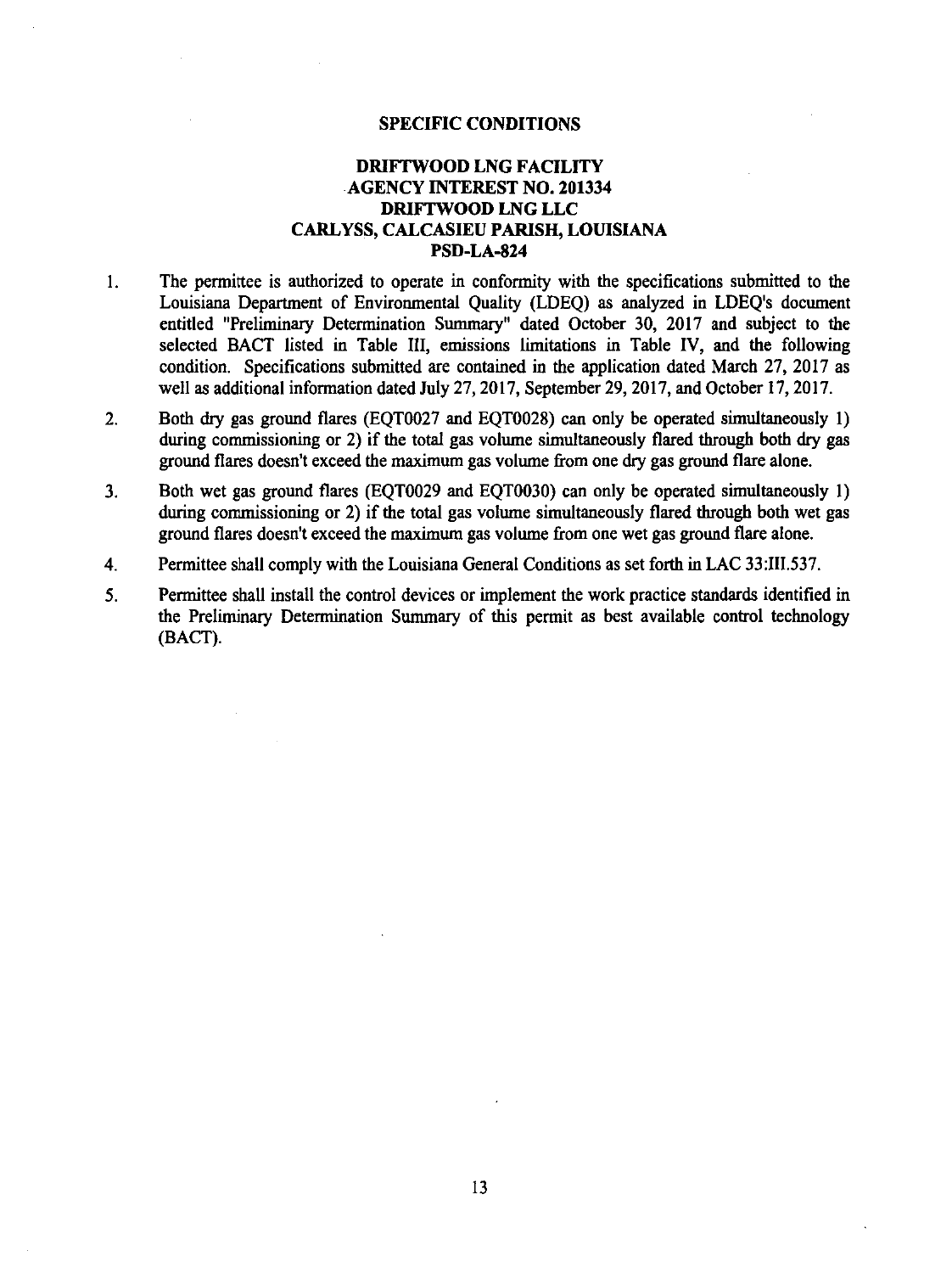# DRIFTWOOD LNG FACILITY AGENCY INTEREST NO. 201334 DRIFTWOOD LNG LLC CARLYSS, CALCASIEU PAPJSH, LOUISIANA PSD-LA-824

#### Control Alternatives  $Turbines (20 units)$  SCONO<sub>x</sub> NO<sub>x</sub> Turbines (20 units)  $\int$  Ox Cat  $\int$  CO  $T$ urbines (20 units)  $\int$  Ox Cat  $\int$  VOC **Flare Gas Recovery | CO** (Marine Flare)  $Hot$  Oil Heaters  $SCR$  NOx (S units) Facility  $|CCS|$  GHG Avallability/ Negative Control **Emissions** Capital  $\begin{array}{c|c|c|c|c} \text{F} & \text{Impects} & \text{Efficiency} & \text{Reduction} & \text{Cost} \ \text{F} & \text{G} & \text{G} & \text{G} \end{array}$ (a) (%) (TPY) (\$) yes/No 1 90 2934 638,000,000 yes/No 1 90 1,786.14 28,000,000 yes/No | 1 | 90 | 89.46 | 28,000,000 ves/No | 1 | 75 | 18 | 15,826,284  $yes/No$  1 83 1 3,311,214 yes/No 1 90 3,000,000,000 540,000,000 Rejected Notes: a) Negative impacts: 1) economic, 2) environmental, 3) energy, 4) safety Annualized Cost Cost Effectiveness! Notes (\$/yr) (\$/ton) 145,287,069 49,518 Rejected 6,323,002 3,540 Rejected 6,323,002 70,680 Rejected 2,517,304 | 139,850 | Rejected 1,184,004 1,184,004 Rejected

### TABLE I: BACT COST SUMMARY

 $\mathcal{L}$ 

 $\mathcal{L}$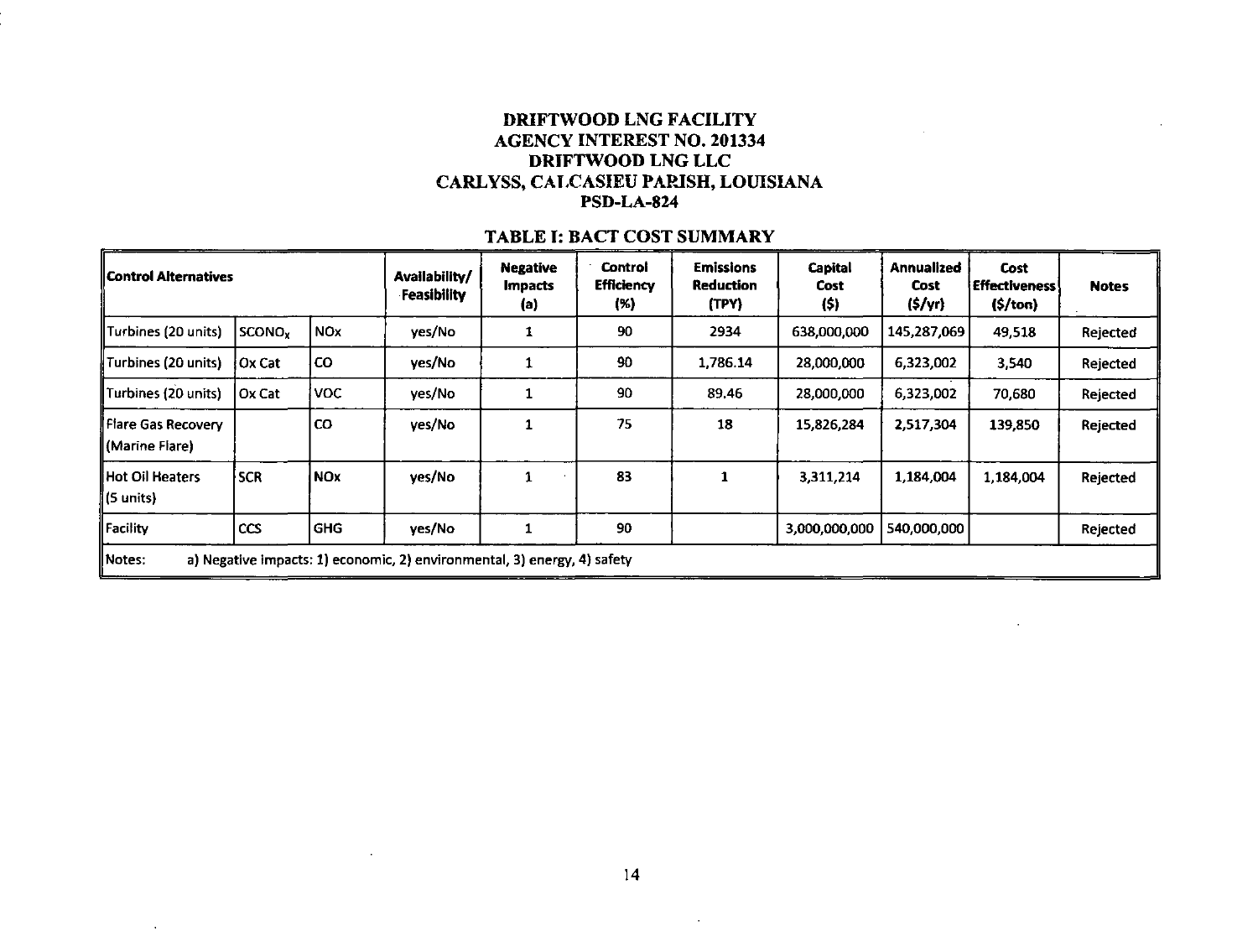# DRIFTWOOD LNG FACILITY AGENCY INTEREST NO. 201334 DRIFTWOOD LNG LLC CARLYSS, CALCASIEU PARISH, LOUISIANA PSD-LA-824

# TABLE II: AIR QUALITY ANALYSIS SUMMARY (µg/m<sup>3</sup>)

| Pollutant                   | Averaging<br>Period | Preliminary<br><b>Screening</b> | <b>Significant</b><br>Monitoring | <b>Significant</b><br><b>Impact Level</b> | Background | <b>Maximum</b><br>Modeled | Modeled +<br><b>Background</b> | <b>Driftwood</b><br>Contribution | <b>NAAQS</b> | <b>Modeled PSD</b><br>Increment<br>Consumption | <b>Allowable</b><br><b>Class II PSD</b><br>Increment |
|-----------------------------|---------------------|---------------------------------|----------------------------------|-------------------------------------------|------------|---------------------------|--------------------------------|----------------------------------|--------------|------------------------------------------------|------------------------------------------------------|
| $PM_{2.5}$                  | 24-hour             | 1.77                            | 4                                | 1.2                                       | 16         | 50.5                      | 66.5                           | 0.02915                          | 35           | 8.13                                           |                                                      |
|                             | Annual              | 0.24                            |                                  | 0.3                                       |            |                           |                                |                                  | 12           |                                                |                                                      |
| PM <sub>10</sub>            | 24-hour             | 2.08                            | 10                               | 5                                         |            |                           |                                |                                  | 150          |                                                | 30                                                   |
|                             | Annual              | 0.3                             | ۰                                | 1                                         |            |                           |                                |                                  | 50           |                                                | 17                                                   |
| ∥so <sub>2</sub>            | 1-hour              | 11.59                           | ۰                                | 7.8                                       | 86.2       | 427.3                     | 513.5                          | 0.123                            | 196.2        |                                                |                                                      |
|                             | 3-hour              | 10.90                           |                                  | 25                                        |            |                           |                                |                                  | 1300         |                                                | 512                                                  |
|                             | 24-hour             | 3.71                            | 13                               | 5                                         |            |                           |                                |                                  | 365          |                                                | 91                                                   |
|                             | Annual              | 0.15                            |                                  | 1                                         |            |                           |                                |                                  | 80           |                                                | 20                                                   |
| $\parallel$ NO <sub>2</sub> | 1-hour              | 26.7                            |                                  | 7.5                                       | 67.7       | 4718.98                   | 4786.68                        | 0.0008                           | 188.7        |                                                | $\overline{\phantom{0}}$                             |
|                             | Annual              | 1.21                            | 14                               | $\mathbf{1}$                              | 11.3       | 13.8                      | 25.1                           |                                  | 100          | 13.8                                           | 25                                                   |
| lco.                        | 1-hour              | 156.1                           |                                  | 2000                                      |            |                           |                                |                                  | 40,000       |                                                |                                                      |
|                             | 8-hour              | 400.6                           | 575                              | 500                                       |            |                           |                                |                                  | 10,000       |                                                |                                                      |
|                             |                     |                                 |                                  |                                           |            |                           |                                |                                  |              |                                                |                                                      |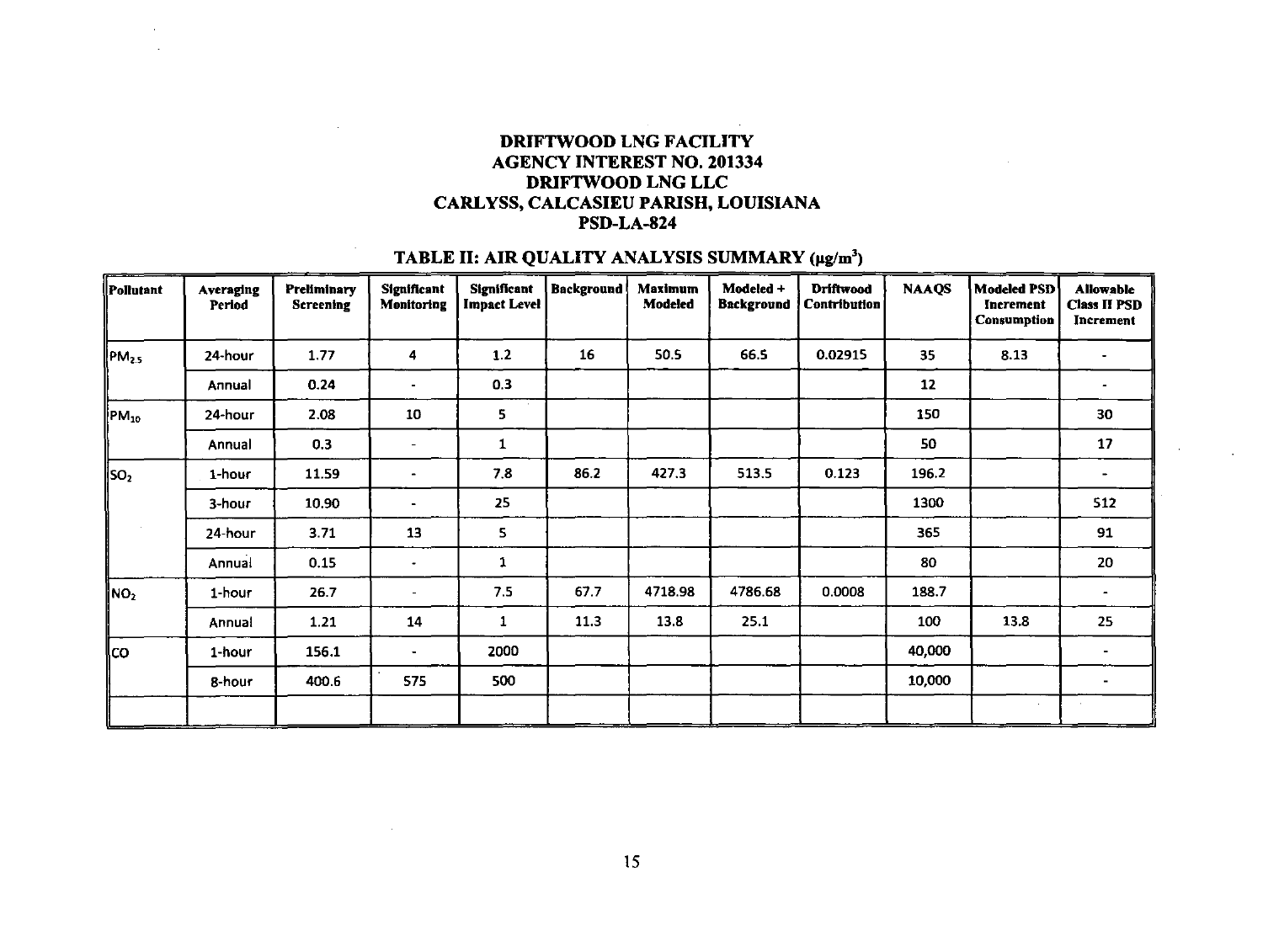# DRIFTWOOD LNG FACILITY AGENCY INTEREST NO. 201334 DRIFTIVOOD LNG LLC CARLYSS, CALCASIEU PARISH, LOUISIANA PSD-LA-824

# TABLE III. BACT SELECTION

| Equipment                                                     | PM/PM1o/PM2.5                                                                                                             | SO <sub>2</sub>                                                                                                                | <b>NO<sub>x</sub></b>                                                                                                       | <b>CO</b>                                                                                                                    | <b>VOC</b>                                                                                               |  |  |
|---------------------------------------------------------------|---------------------------------------------------------------------------------------------------------------------------|--------------------------------------------------------------------------------------------------------------------------------|-----------------------------------------------------------------------------------------------------------------------------|------------------------------------------------------------------------------------------------------------------------------|----------------------------------------------------------------------------------------------------------|--|--|
| <b>Compressor Turbines</b>                                    | UT8 MM\di 8300.01<br><b>Good Combustion Practices</b><br>Use of Low Sulfur Facility Fuel Gas                              | Good Combustion Practices<br>Use of Low Sulfur Facility Fuel Gas DLN and/or SCR                                                | 5 ppmvd at 15% O2                                                                                                           | 25 ppmvd at 15% O2<br><b>Good Combustion Practices</b>                                                                       | 0.0021 Ib/MM BTU (HHV)<br>Good Combustion Practices<br>Use of Low Sulfur Facility Fuel Gas               |  |  |
| Hot Oil Heaters                                               | 0.0075 Ib/MM BTU<br><b>Good Combustion Practices</b><br>Use of Low Sulfur Facility Fuel Gas                               | Good Combustion Practices<br>Use of Low Sulfur Facility Fuel Gas   Good Combustion Practices                                   | Iulnb                                                                                                                       | <b>Good Combustion Practices</b>                                                                                             | 0.0054 Ib/MM BTU<br><b>Good Combustion Practices</b><br>Use of Low Sulfur Facility Fuel Gas              |  |  |
| Acid Gas Thermal<br><b>I</b> Oxidizers                        | 0.0075 Ib/MM BTU<br><b>Good Combustion Practices</b><br>Use of Low Sulfur Facility Fuel Gas                               | Acid Gas H <sub>2</sub> S Minimization<br><b>Good Combustion Practices</b><br>luse of a triazine-based H2S<br>scavenger system | İLNB<br><b>IGood Combustion Practices</b>                                                                                   | <b>Good Combustion Practices</b>                                                                                             | 10 16 Ib/MM BTU<br>Good Combustion Practices<br>Use of Low Sulfur Facility Fuel Gas                      |  |  |
| Condensate Vapor<br>Thermal Oxidizer                          | 0.008 Ib/MM BTU<br><b>Good Combustion Practices</b><br>Use of Low Sulfur Facility Fuel Gas                                | <b>Good Combustion Practices</b><br>Use of Low Sulfur Facility Fuel Gas                                                        | <b>ILNB</b><br>Good Combustion Practices                                                                                    | <b>Good Combustion Practices</b>                                                                                             | <b>Good Combustion Practices</b><br>Use of Low Sulfur Facility Fuel Gas                                  |  |  |
| Flares                                                        | 2.5 Ib/MM scf<br><b>Good Equipment Design/Best</b><br><b>Operational Practices</b><br>Use of Low Sulfur Facility Fuel Gas | <b>Good Equipment Design/Best</b><br>Operational Practices<br>Use of Low Sulfur Facility Fuel Gas                              | 0.0680 Ib/MM BTU (HHV)<br>Good Equipment Design/Best<br><b>Operational Practices</b><br>Use of Low Sulfur Facility Fuel Gas | 0.31 Ib/MM BTU (HHV)<br>Good Equipment Design/Best<br><b>Operational Practices</b><br>Use of Low Sulfur Facility Fuel<br>Gas | <b>Good Equipment Design/Best</b><br><b>Operational Practices</b><br>Use of Low Sulfur Facility Fuel Gas |  |  |
| IC Engines                                                    | 40 CFR 60 Subpart IIII<br><b>Good Combustion Practices</b>                                                                | 40 CFR 60 Subpart IIII<br>Good Combustion Practices                                                                            | 40 CFR 60 Subpart Hill<br>Good Combustion Practices                                                                         | 40 CFR 60 Subpart IIII<br><b>Good Combustion Practices</b>                                                                   | 40 CFR 60 Subpart IIII<br><b>Good Combustion Practices</b>                                               |  |  |
| Amine Surge Tanks,<br>Stormwater Pond 2<br><b>Diesel Tank</b> |                                                                                                                           |                                                                                                                                |                                                                                                                             |                                                                                                                              | Fixed roofs, Submerged fill pipes,<br>Good work practices                                                |  |  |
| <b>Process WW Tank</b><br>Waste Oil/Amine Tank                |                                                                                                                           |                                                                                                                                |                                                                                                                             |                                                                                                                              | Internal Floating Roofs                                                                                  |  |  |
| Spent Scavenger Tank                                          |                                                                                                                           |                                                                                                                                |                                                                                                                             |                                                                                                                              | Closed vent system and Control<br>device                                                                 |  |  |
| <b>Truck Loading</b><br>Operations<br>Condensate Tank         |                                                                                                                           |                                                                                                                                |                                                                                                                             |                                                                                                                              | Controlled by Condensate Vapor<br><b>Thermal Oxidizer</b>                                                |  |  |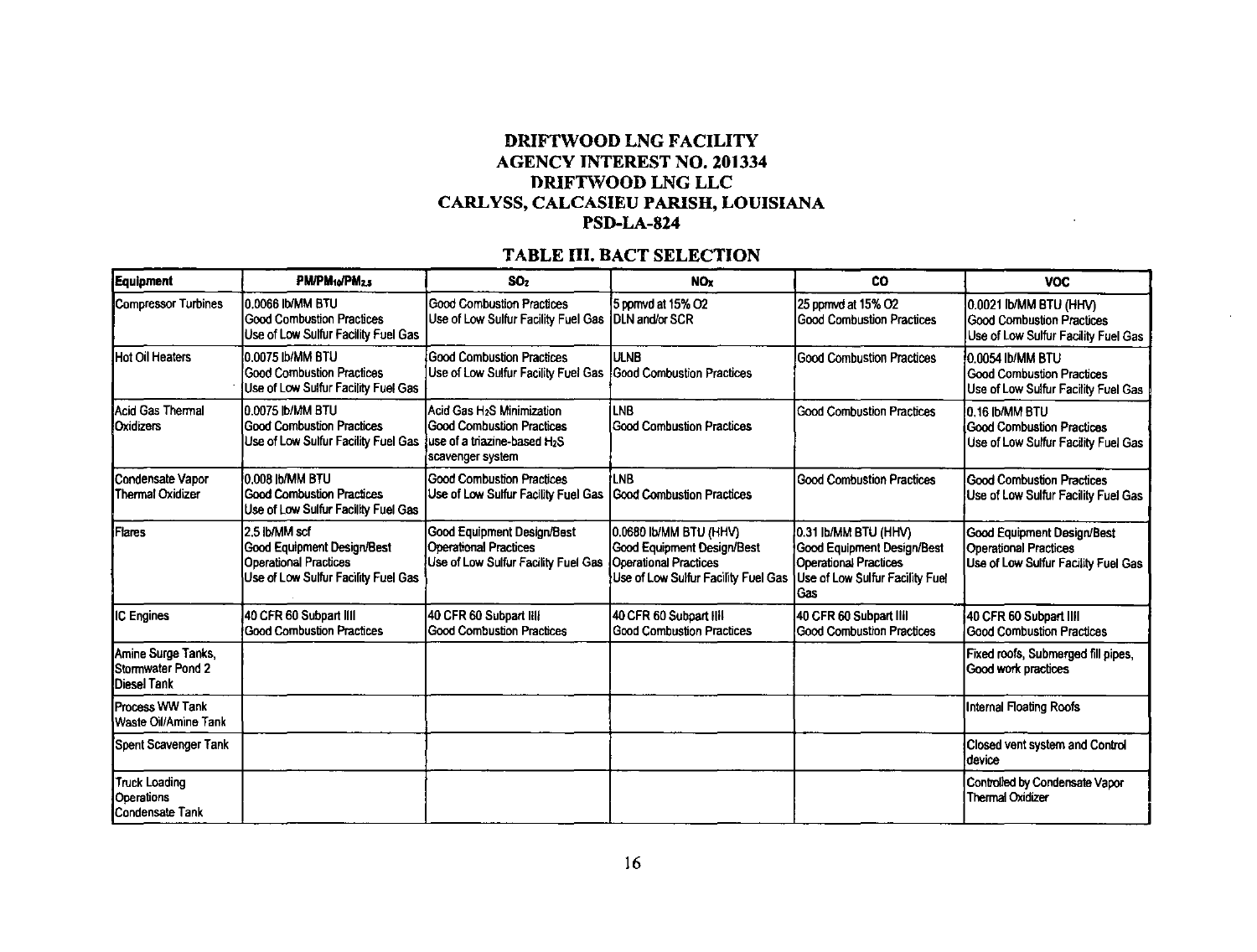# DRIFTWOOD LNG FACILITY AGENCY INTEREST NO. 201334 DRIFTWOOD LNG LLC CARL YSS, CALCASIEU PARISH, LOUISIANA PSD-LA-824

 $\mathbf{r}$ 

# TABLE III. BACT SELECTION

| Equipment              | <b>PM/PM:</b> <sub>b</sub> /PM <sub>2.5</sub>                                                                                                                                                                | SO <sub>2</sub> | <b>NO</b> | CO | <b>VOC</b>                                                                                                                                            |
|------------------------|--------------------------------------------------------------------------------------------------------------------------------------------------------------------------------------------------------------|-----------------|-----------|----|-------------------------------------------------------------------------------------------------------------------------------------------------------|
| Fugitives              |                                                                                                                                                                                                              |                 |           |    | Conduct good work practices and<br>Icomply with LAC 33:III.2111<br>Component in organic services<br>comply with 40 CFR 63 Subpart TT,<br>lor UU, or H |
| <b>IGreenhouse Gas</b> | Use of low-carbon fuel, energy efficiency measures, and good combustion practices.<br>Flares: Use of low-sulfur facility fuel gas for pilots.<br>Fugitives: Leak management program and good work practices. |                 |           |    |                                                                                                                                                       |

LAC 33:III.2111: All rotary pumps and compressors handling volatile organic compounds having a true vapor pressure of 1.5 psia or greater at handling conditions shall be equipped with mechanical seals or other equivalent equipment.

 $\mathcal{L}$ 

 $\sim$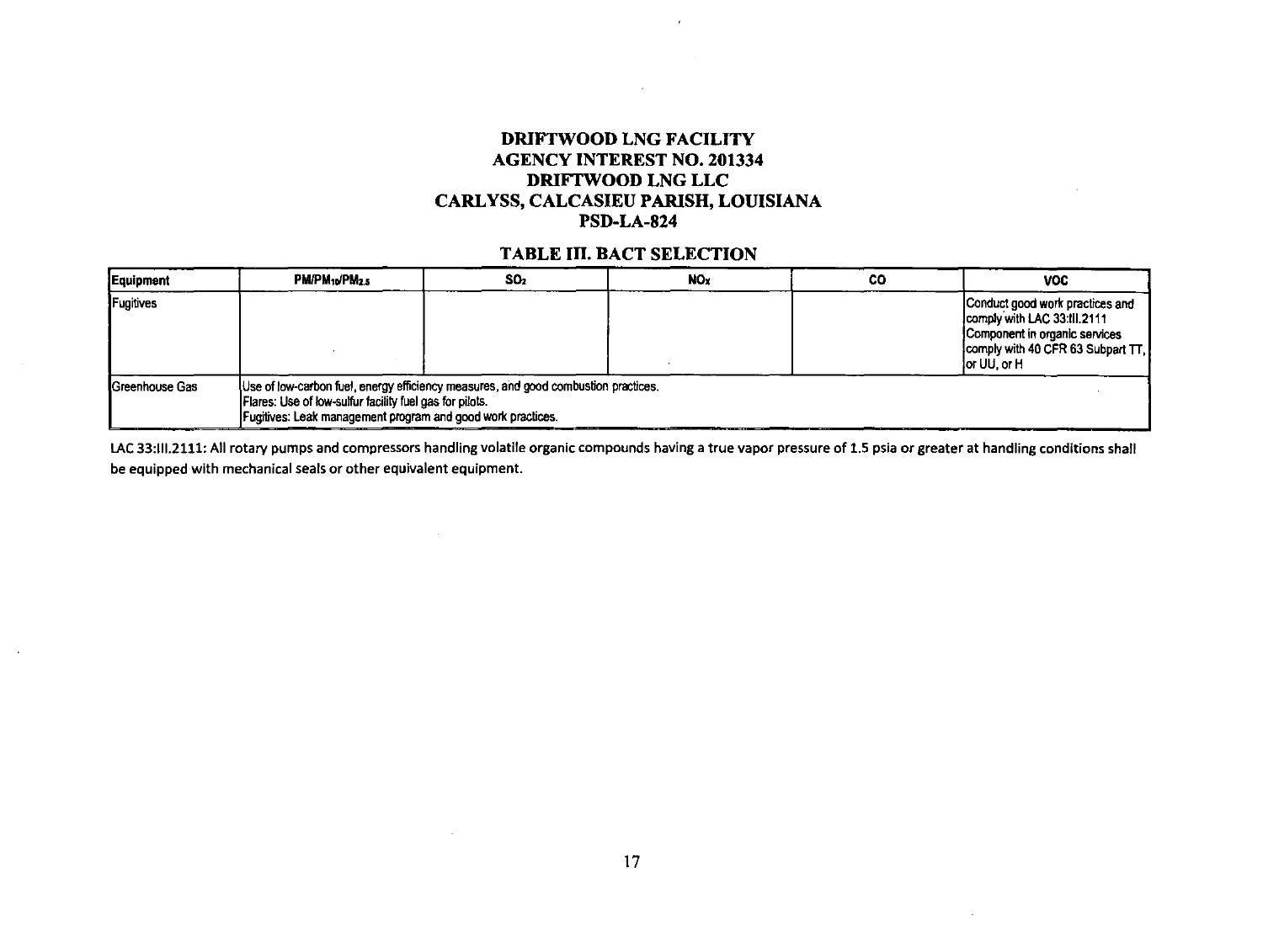# DRIFTWOOD LNG FACILITY AGENCY INTEREST NO. 201334 DRIFTWOOD LNG LLC CARLYSS, CALCASIEU PARISH, LOUISIANA PSD-LA-824

|                                   | <b>TABLE IV - MAXIMUM ALLOWABLE EMISSION RATES</b>  |        |                    |        |                 |                 |         |           |         |            |         |                   |  |  |
|-----------------------------------|-----------------------------------------------------|--------|--------------------|--------|-----------------|-----------------|---------|-----------|---------|------------|---------|-------------------|--|--|
| <b>Liquefaction</b>               | <b>Description</b>                                  |        | $PM_{10}/PM_{2.5}$ |        | SO <sub>2</sub> | NO <sub>x</sub> |         | <b>CO</b> |         | <b>VOC</b> |         | CO <sub>2</sub> e |  |  |
| Section                           |                                                     | lbs/hr | tons/yr            | lbs/hr | tons/yr         | lbs/hr          | tons/yr | lbs/hr    | tons/yr | lbs/hr     | tons/yr | tons/yr           |  |  |
| EQT0001 - EQT0020 Turbines (each) |                                                     | 3.57   | 15.62              | 0.76   | (a)             | 7.31            | 32.01   | 26.70     | 97 44   | 1.13       | 4,97    | 277,060           |  |  |
|                                   | EQT0021 - EQT0025 Acid Gas Thermal Oxidizers (each) | 0.58   | 2.54               | 9.90   | $(a)$ , $(b)$   | 8.35            | 36.59   | 7.27      | 31.83   | 12.13      | 53.14   | 471,791           |  |  |
| <b>IEQT0026</b>                   | Condensate Vapor Thermal Oxidizer                   | 0.77   | 0.17               | 0.01   | (a)             | 25.45           | 10.90   | 10.19     | 4.40    | 40.73      | 7.97    | 2939              |  |  |
| ΕQT0027, ΕQT0028                  | Dry Gas Ground Flares (each)<br>(c)                 | 24.73  |                    |        | (a)             | 699.02          |         | 3,186.72  |         | 66.60      |         |                   |  |  |
| ΕQT0029, ΕQT0030                  | Wet Gas Ground Flares (each)<br>(c)                 | 22.32  |                    |        | (a)             | 623.24          |         | 2,841.23  |         | 50.33      |         |                   |  |  |
| EQT0031, EQT0032                  | <b>IDry Flares (each)</b>                           | 0.01   | 0.04               | < 0.01 | (a)             | 0.22            | 0.96    | 1.00      | 4.39    | < 0.01     | 0.01    | 1,776             |  |  |
| ΕQT0033, ΕQT0034                  | <b>Wet Flares (each)</b>                            | 0.01   | 0.05               | 0.01   | (a)             | 0.28            | 1.21    | 1.26      | 5.50    | 0.01       | 0.01    | 2,225             |  |  |
| <b>EQT0035</b>                    | <b>Marine Flare</b>                                 | 2.29   | 0.10               | 1.24   | (a)             | 59.76           | 2.56    | 272.45    | 11.67   | 0.47       | 0.02    | 4719              |  |  |
| <b>EQT0036</b>                    | Marine Flare SU/SD & Maintenance                    | 8.08   | 0.20               | 4.37   | (a)             | 211.30          | 5.28    | 963.29    | 24.08   | 7.19       | 0.18    | 9745              |  |  |
|                                   | EQT0038 - EQT0042 Hot Oil Heaters (each)            | 0.12   | 0.02               | 0.01   | (a)             | 1.40            | 0.23    | 1.42      | 0.24    | 0.09       | 0.01    | 317               |  |  |
| EQT0045                           | Storm Water Pond 1 Pump 1                           | 0.02   | 0.01               | 0.01   | < 0.01          | 0.33            | 0.06    | 2.88      | 0.50    | 0.16       | 0.03    | 100               |  |  |
| <b>EQT0046</b>                    | <b>Storm Water Pond 1 Pump 2</b>                    | 0.01   | < 0.01             | < 0.01 | < 0.01          | 0.16            | 0.03    | 1.44      | 0.25    | 0.08       | 0.01    | 50                |  |  |
| EQT0047                           | Storm Water Pond 1 Pump 2                           | 0.01   | < 0.01             | < 0.01 | < 0.01          | 0.16            | 0.03    | 1.44      | 0.25    | 0.08       | 0.01    | 50                |  |  |
| EQT0048                           | Storm Water Pond 2 Pump 1                           | 0.07   | 0.01               | 0.01   | 0.01            | 5.76            | 1.01    | 5.76      | 1.01    | 0.31       | 0.05    | 201               |  |  |
| <b>EQT0049</b>                    | Storm Water Pond 2 Pump 2                           | 0.07   | 0.01               | 0.01   | 0.01            | 5.76            | 1.01    | 5.76      | 1.01    | 0.31       | 0.05    | 201               |  |  |
| EQT0050                           | Storm Water Pond 2 Pump 3                           | 0.01   | 0.01               | < 0.01 | < 0.01          | 0.23            | 0.04    | 2.01      | 0.35    | 0.11       | 0.02    | 70                |  |  |
| EQT0052                           | LNG Basin Pump 1                                    | 0.07   | 0.01               | 0.01   | 0.01            | 5.76            | 1.01    | 5.76      | 1.01    | 0.31       | 0.05    | 201               |  |  |
| <b>EQT0053</b>                    | <b>LNG Basin Pump 2</b>                             | 0.01   | < 0.01             | < 0.01 | < 0.01          | 0.13            | 0.02    | 1.15      | 0.20    | 0.06       | 0.01    | 40                |  |  |
| ΕQT0054, ΕQT0055                  | <b>Firewater Pumps (each)</b>                       | 0.18   | 0.01               | 0.01   | < 0.01          | 3.62            | 0.18    | 3.67      | 0.18    | 3.62       | 0.18    | 31                |  |  |

 $\sim$